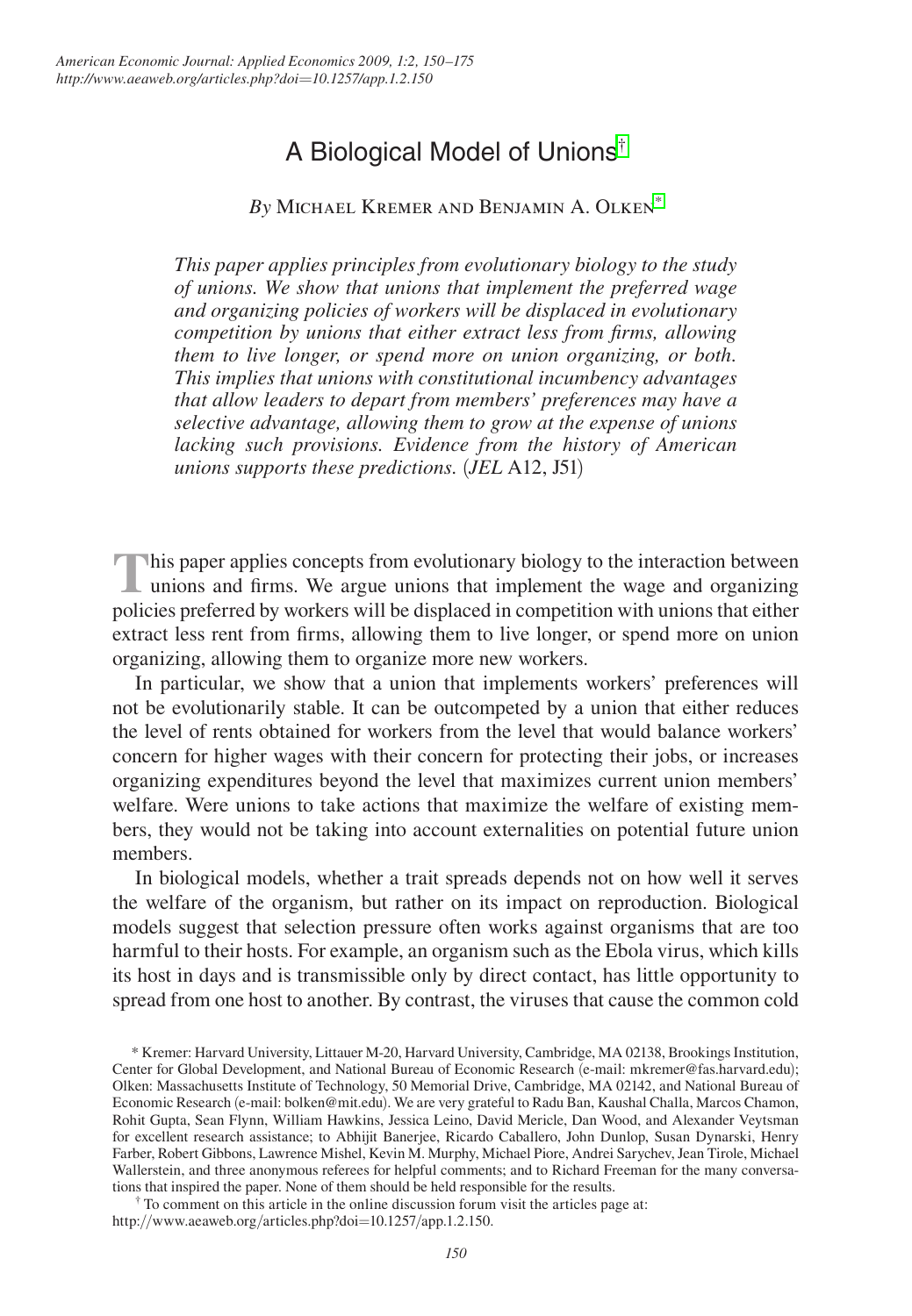are widespread. Mitochondria, which were probably originally parasites, evolved to become essential to their hosts and are now universal (Philip John and F. R. Whatley 1975). Similarly, a trait that reduces individual survival, but increases survival of genetically related organisms, can spread in a population. Animals often take actions that reduce their own expected survival time but increase the expected number of descendants. By analogy, we show that unions that extract less from their firms and/or spend more on organizing will tend to survive more years, and will therefore be able to organize more new unionized firms, thus generating more total "offspring" and ultimately outcompeting other unions in the population.

In biology, evolutionary pressures may be the ultimate cause of an organism's behavior, but these pressures must work through the proximate cause of specific genes and the chemical processes they induce. While evolutionary pressures may select for particular union wage and organizing policies, union members will continue to choose policies and leaders that maximize their welfare in the absence of specific institutions that lead the union to behave otherwise. Sustaining a different policy therefore requires constitutional institutions—the analogue of an organism's genes—that allow union leaders to systematically deviate from the policies preferred by workers without being removed from office. We argue that institutions that create incumbency advantages for union leaders can serve precisely this function, and hence selection pressure favors unions with such institutions over those with weaker incumbency advantages.

It is worth being explicit about how our argument differs and does not differ from the existing literature. It has long been recognized that if unions extract too much from firms they will put firms out of business. Our contribution is not this, but rather showing that the behavior of the union that maximizes welfare for its members will differ from that of an evolutionarily stable union, due to the externalities union organizing expenditure creates on organizing future union members. This implies that unions with constitutions that incorporate incumbency advantages for leaders could potentially have evolutionary advantages over unions that are more responsive to the wishes of existing members.

There is evidence for this implication. In particular, we empirically show that unions with indirect leadership elections in 1955 were less likely to decline over the subsequent 40 years than those unions with direct elections for union leaders. More broadly, we document how over the history of the US union movement, from the Knights of Labor in the 1880s to the creation of the American Federation of Labor (AFL) and the Congress of Industrial Organizations (CIO), there has been a general trend away from independent, local unions and toward national unions with more centralized authority and less direct control by the rank and file, as would be predicted by the model. The recent split in the AFL-CIO can be seen in light of the model as an attempt by some of the unions with more central control to increase organizing expenditures.

The model is consistent with the observation that rank and file dissident movements almost always demand that unions deliver more rents to workers than the incumbent union leadership demanded, suggesting that incumbency advantages lead to union policies that extract lower wages than would be optimal for workers. In several cases in which incumbency advantages have been weakened due to plausibly exogenous federal interventions, dissident movements have become powerful and union membership declined.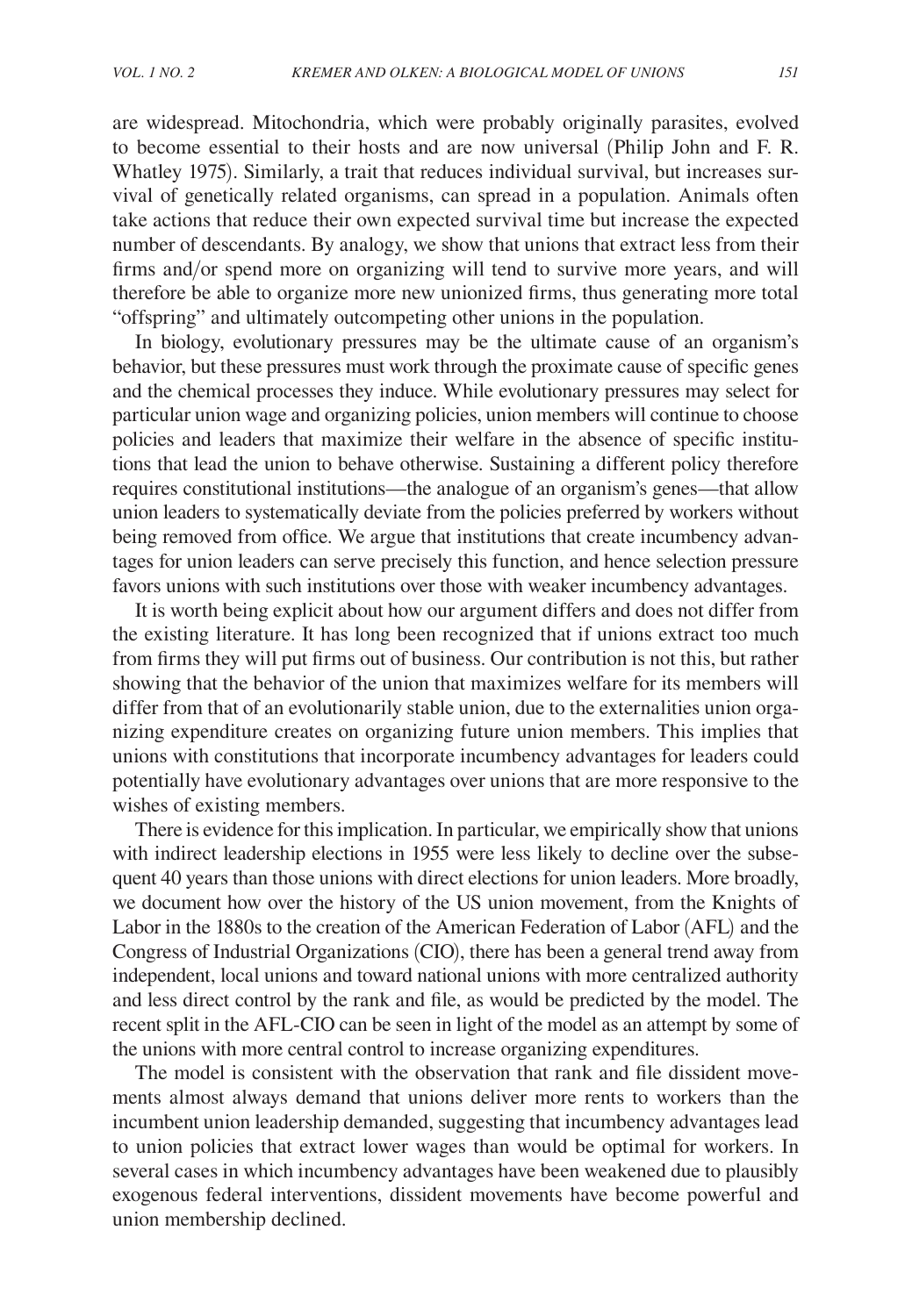Our model differs from a simple supply and demand analysis of unionization because it suggests that features that might seem to make a union less attractive to workers by causing the union to act in ways that do not maximize existing members' welfare could actually increase the steady-state level of unionization. The model raises the possibility that legislation such as the Landrum-Griffin Act, which reduced incumbency advantages for union leaders, could have played a role in causing union decline. The dynamic nature of the model also suggests that increases in unionization may be rapid, whereas declines will occur more slowly, consistent with the empirical patterns of spurts in unionization, followed by a gradual decline, noted by Richard B. Freeman (1998).

By considering how union institutions evolve, this paper provides a new take on the old question of what unions maximize (e.g., John T. Dunlop 1944). The evolutionary perspective allows us to endogenize what unions maximize, and provides an explanation as to why what the unions we observe maximize is different from what one might expect based on the preferences of their members. Masahiko Aoki (1980) and Donald L. Martin (1980) argue that the rank and file may be more aggressive in their wage demands than would be optimal for the long-term survival of the union. This paper complements this earlier literature by showing how, in equilibrium, the union may evolve political institutions that allow the demands of the rank and file to be moderated and let the union implement the policies that are better for the union's long-term survival.

This paper also builds on earlier work that studies union organizing. William T. Dickens and Jonathan S. Leonard (1985), for example, show that unions must continually organize new enterprises in order to offset the natural decline in membership due to turnover among firms. Michael T. Hannan and John Freeman (1987, 1988) use a sociological model of organizational ecology to examine how birth and death rates of unions depend on the existing number of unions. This paper differs in explicitly examining the predator-prey population dynamics involving unions and firms and in deriving the implications for union politics. This paper is also related to several papers that apply biological techniques to study firms, such as Richard R. Nelson and Sidney G. Winter (1982) and Prajit K. Dutta and Roy Radner (1999). 1

This paper can also be seen as fitting within the recent literature on institutions. A number of recent papers have documented the impact of institutions on economic performance, yet fewer papers address the determinants of institutional evolution and the question of why societies adopt institutions yielding suboptimal outcomes. We propose a model of institutional evolution under which unions with strong incumbency advantages spread at the expense of unions that better serve their members' interests.

<sup>&</sup>lt;sup>1</sup> In Nelson and Winter (1982), evolutionary and maximizing models yield different dynamics, but the steady state predictions are similar, unlike in our model. Dutta and Radner (1999) argue firms that retain more earnings than would be optimal for their shareholders will survive longer and eventually outnumber firms that retain the optimal amount. This paper differs in methodology from Dutta and Radner (1999) by explicitly modeling ongoing competition between unions and by modeling the spread of a union within a population of potential hosts. We therefore can explicitly derive evolutionarily stable behavior. We also demonstrate a mechanism, provisions for incumbency advantages in union constitutions, that has the equivalent function to an organism's genes, and test empirical predictions regarding union constitutions.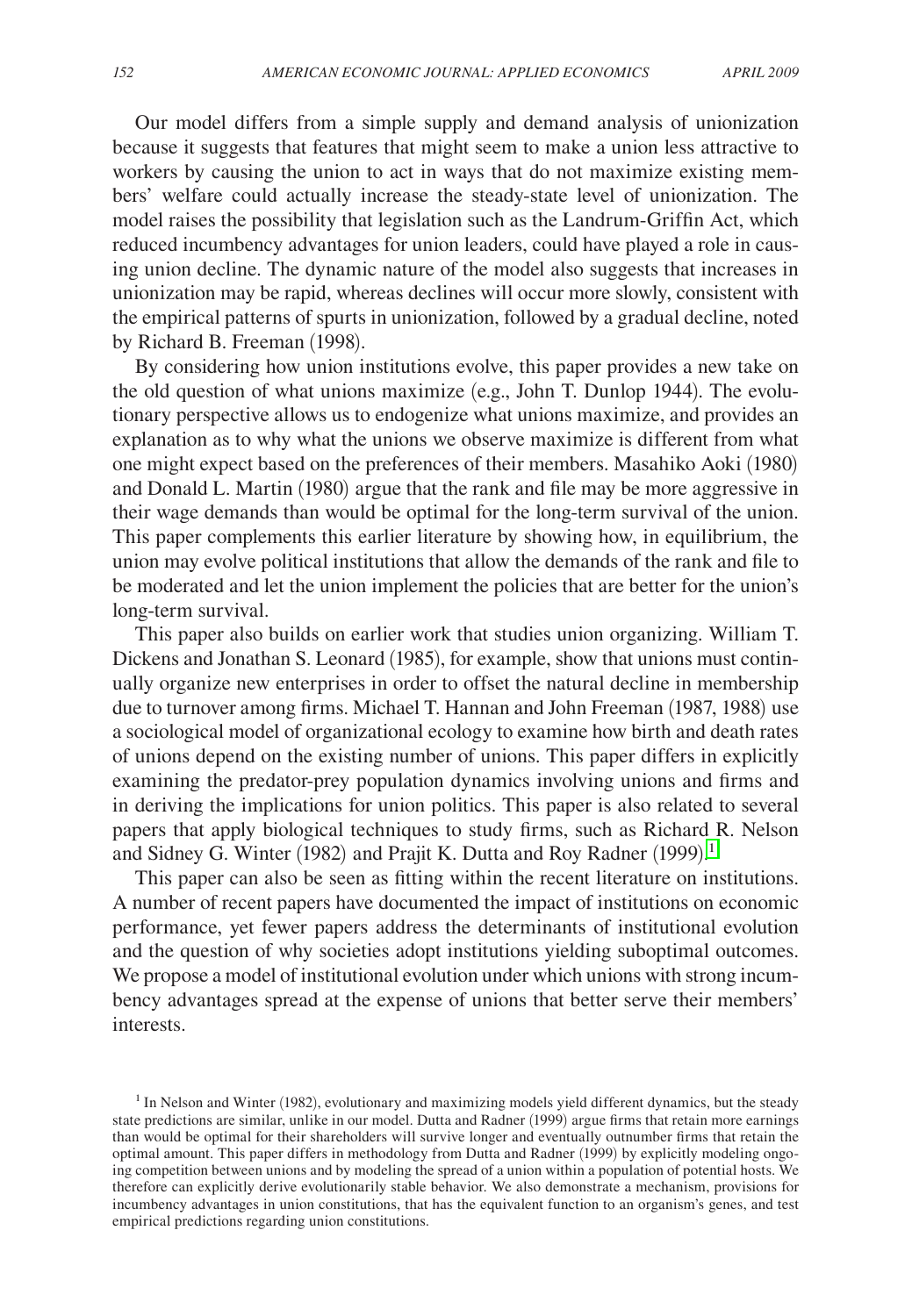The remainder of the paper is organized as follows. Section I provides background on relevant US collective bargaining institutions. Section II presents the model and solves for the steady-state level of unionization with a single union and exogenous union wage and organizing policies. Section III shows that policies that maximize the welfare of workers will not be evolutionarily stable, that the evolutionarily stable union will either lower rent extraction or increase organizing expenditures, and that incumbency advantages for union leaders will be present in the evolutionarily stable union. Section IV presents empirical evidence. Section V concludes.

#### **I. Background on US Collective Bargaining Institutions**

Before introducing the model, it is useful to review a few features of US collective bargaining institutions relevant to the model. Outside of construction, music, and a few other industries, most new firms begin life without unions. Under the federal law covering most industries, if 30 percent of workers sign a petition calling for an election, the National Labor Relations Board (NLRB) conducts a certification election. It recognizes the union if more than half the workers vote for it.

Support from existing unions plays an important role in unionizing new firms. Not only are workers more likely to support unions if they have friends or relatives who are union members, but hired union organizers, paid for by dues of existing union members, also play an important role.<sup>2</sup> These paid organizers are often critical in obtaining the signatures required to have an election and in campaigning for union certification, because, unlike activists within firms, paid organizers are not susceptible to threats from management. Workers at a plant are theoretically protected from retaliation for supporting a union, but penalties for dismissing union supporters are weak, and union activists are often dismissed. In fact, 1 in 20 workers who vote for a union in an organizing election are later found to have a valid claim for unfair dismissal by the NLRB (Paul Weiler 1984). The percentage among union activists is likely to be even higher, making it dangerous for workers in a firm to openly campaign for a union in an NLRB election.

In addition to making organizing activities hazardous for employees, firms also use legal tactics to delay unionization votes, such as challenging definitions of the bargaining unit and thus the set of workers who are eligible to vote in the NLRB election. Responding to these challenges requires lawyers and money, which existing unions can help provide.

Once a firm unionizes, workers can theoretically deunionize through a decertification election, or vote to change their affiliation from one union to another. In practice, however, decertifications are infrequent, and unions rarely switch affiliations, given the organizing costs involved and the AFL-CIO's constitutional prohibitions on member unions attempting to organize firms currently organized by different AFL-CIO member unions. The loss of existing union members is therefore

<sup>2</sup> For example, Paula Voos (1983) estimates that the marginal organizing expenditures required to win bargaining rights for an additional worker over the period from 1964 to 1977 were at least \$375 per person in 1980 dollars.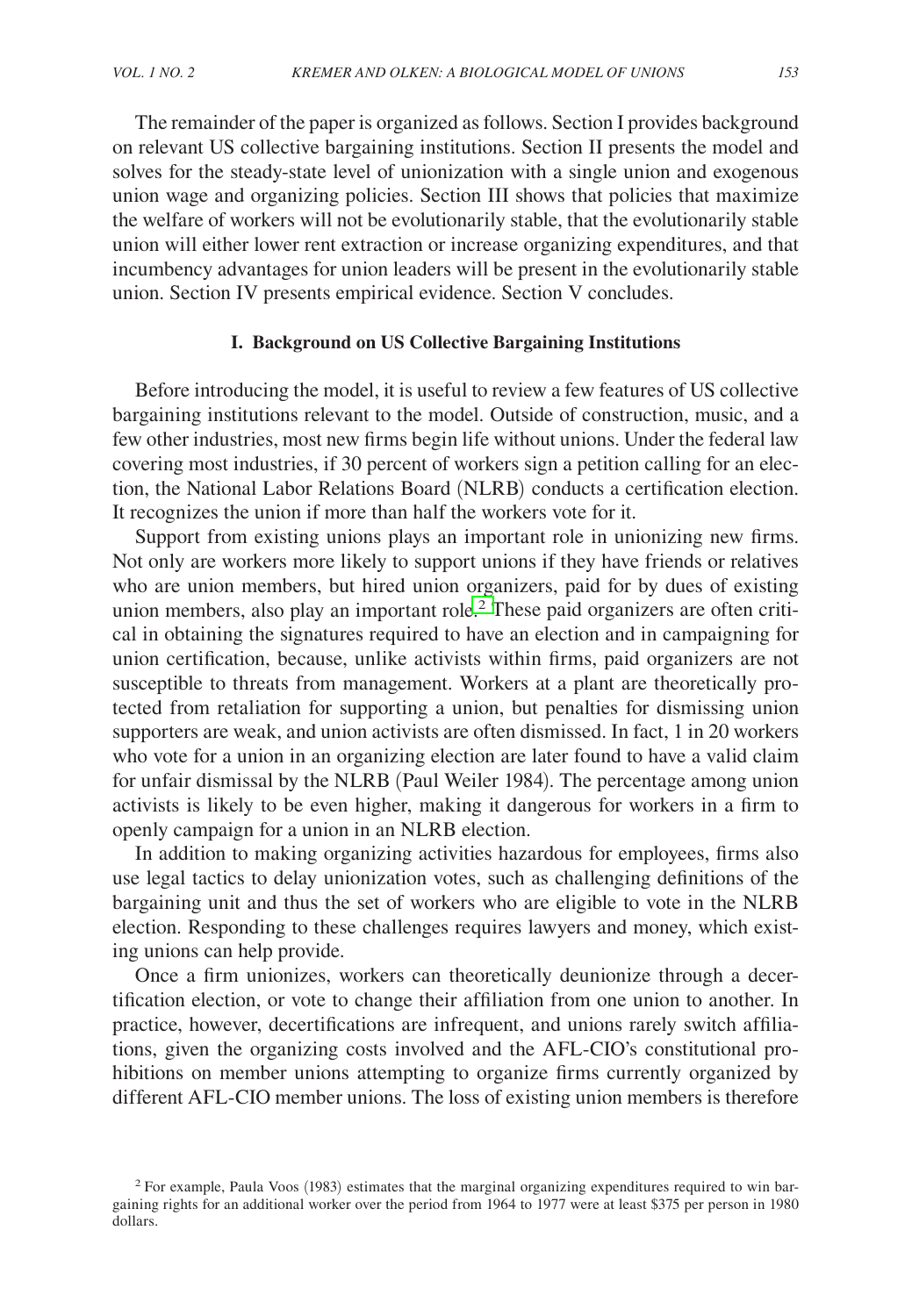not primarily because of decertification elections, but because the firms covered by the union reduce employment or close down a unionized location.

The model in this paper is designed to apply to those US industries covered by the standard NLRB rules: new firms start as nonunion; paid union organizers play an important role in unionizing new firms; and once employees at a firm vote in a particular union, the firm stays unionized for the remainder of its life. These simple institutional features create dynamics similar to those noted by Freeman (1998) rapid increases in unionization in response to an increase in the ability of unions to organize or an increase in workers' desire to join unions—but much slower declines that occur through firm exit.

The dynamics of unionization levels also bear a similarity to those under the Susceptible-Infected (SI) model of epidemiological dynamics (see Roy M. Anderson and Robert M. May 1991). In that model, new potential hosts are born uninfected. The chance that they become infected increases with the number of hosts already infected, and once hosts are infected, they stay infected until they die. Note that this comparison is purely positive, not normative.

## **II. A Single Union with Exogenous Behavior**

This section describes the basic model for the spread of a single union with exogenously given rent extraction and organizing expenditure. (Union behavior variables are endogenized in the next section.) Section IIA begins by outlining the entry, investment, and exit behavior of firms, taking union behavior as given. Section IIB describes how the union spreads and characterizes the steady-state level of unionization.

## A. *Firms*

To generate the possibility that unions can extract rents, we assume firms have market power. In particular, we assume that firms produce one of a continuum of measure *F* possible products, and that there is a downward sloping demand curve,  $q(p)$ , for each product. Entry into a product market requires start-up costs. But once these costs have been paid, output is linear in labor and requires no other inputs, i.e.  $q(L) = \psi L$ . Once there is a firm in a market, if a second firm were to enter, the two firms would engage in Bertrand competition and earn zero profits. Knowing this, only one firm enters each market, and the measure of firms is equal to *F*. For simplicity, we will assume that all firms face identical production functions, and so behave identically.

To pin down the wage in the absence of unions, and to ensure that union members value union jobs rather than simply assuming they will get another union job if their firm closes, we assume there is a competitive, constant return to scale home production sector in which workers can earn some fixed effective wage, *w*–. We assume that there is a sufficient quantity of workers that some are always employed in the home production sector, i.e.,  $W > L^*F$ , where *W* is the quantity of workers, and  $L^*$  is the optimum quantity of workers each firm employs at wage *w*–.

In the absence of a union, each firm charges the profit-maximizing monopoly price  $P^*$ , pays workers the wage  $w$ , and earns profits  $\pi$ , where profits are defined as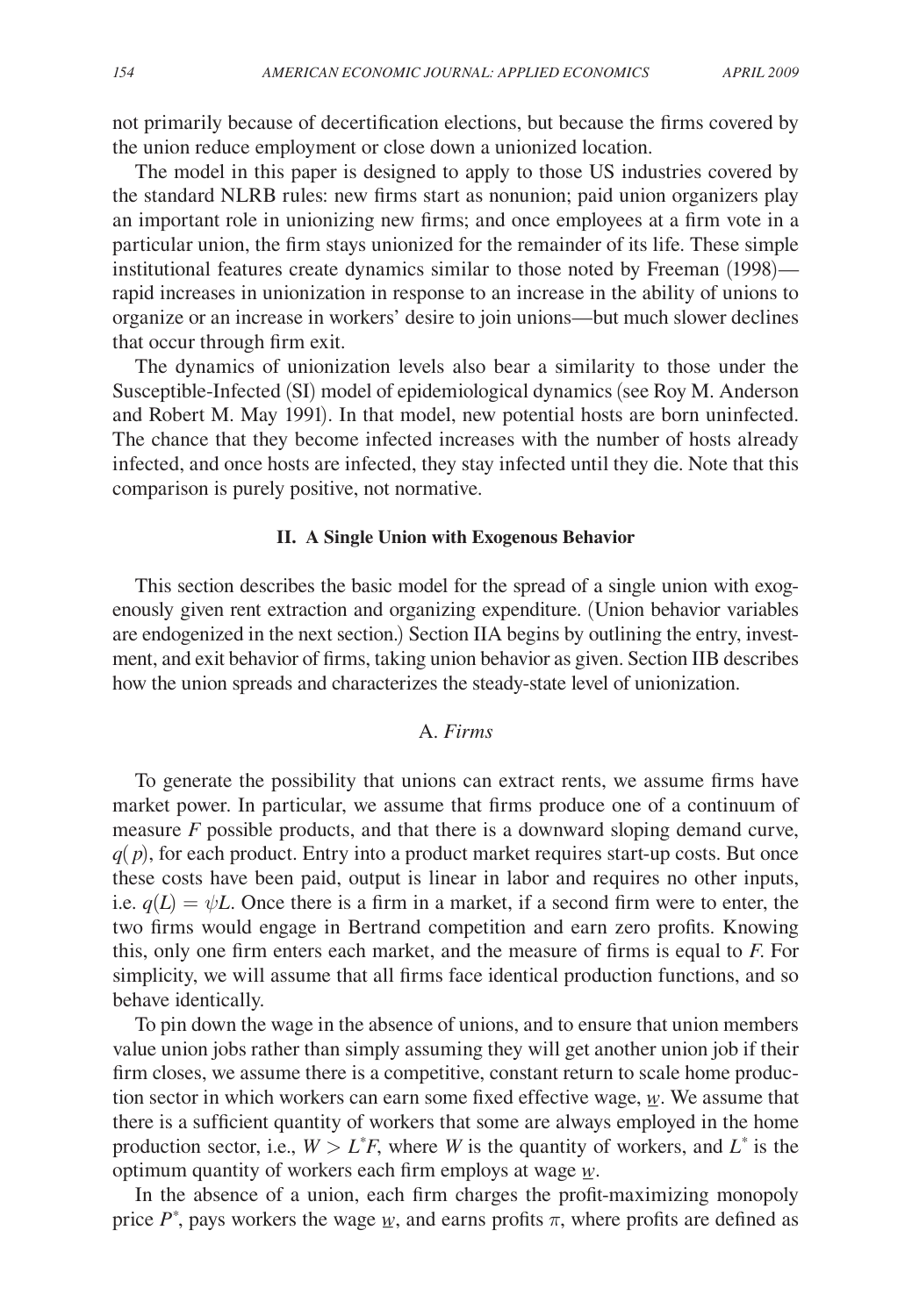the surplus of revenues over the wages paid,  $P^*q(P^*) - q(P^*)\psi$ . We assume that there is some demand for each product at a price above  $w/\psi$ , so that each firm produces a positive amount, and that profits are maximized at some finite price.<sup>3</sup>

We assume that if the firm is unionized, the union extracts  $\alpha + B$  from the firm, where  $\alpha$  is additional wages for its members and *B* is available to the union to spend on organizing.<sup>4</sup> Later, we will endogenize  $\alpha$  and *B*, but from the perspective of the firm, these are exogenous parameters. For modeling convenience, we assume that unions have all the bargaining power in negotiations with firms, in the sense that they can present firms with take-it-or-leave-it offers.<sup>5</sup> We assume that  $\alpha$  and *B* are fixed amounts, independent of the size of the firms, so the unions do not distort the firm's decision about how much labor to hire. Thus, we model the impact of unions on employment solely on the extensive margin of increasing firm exit rates, not the intensive margin of reducing employment if the firm continues to exist. We conjecture that our results would generalize if there was an impact on the intensive margin as well.

Note that, in this model,  $\pi$  is exogenous to union density because there is only a single firm in each product market, and therefore each firm is already charging the monopoly price. If multiple firms compete in the same product market, then unions can increase  $\pi$  by reducing output and extracting the resulting product market rents (as, for example, in Michael Wallerstein 1989). In this model, then, organizing expenditures *B* should be thought of primarily as union organizing across markets, rather than within a given market, as we abstract from the question of multiple unions within a given market.

Suppose that firms are subject to large negative productivity shocks that cause them to exit with hazard rate  $\delta$ , where  $\delta$  depends in part on unobservable investment, *I*, such as avoiding negligence that could lead to lawsuits or investing in research and development to avoid being displaced by a competitor with superior technology.<sup>6</sup> We assume that  $\delta_I < 0$  and  $\delta_{II} > 0$ . When a firm exits another enters.<sup>7</sup>

<sup>3</sup> For example, suppose that all consumers had an identical CES utility function equal to  $U = \left(\int_0^F x_j^{\rho} d\mathbf{i}\right)^{1/\rho}$ , where  $x_j$  represents demand for good *j*. As long as  $\rho > 0$ , so that the elasticity of substitution is greater than 1, all firms will charge a finite price.<br><sup>4</sup> Note that by assuming that the union can commit only to a constant level of rent extraction, we rule out two

extreme cases. On the one hand, if the union had full powers of commitment, the optimal contract would involve a one-time payment from the firm in exchange for an agreement to never again extract any rents. This would avoid distorting the firm's investments in staying alive. On the other hand, if the union had no ability to commit, the union would extract the full amount (i.e., set  $\alpha = 1$ ) in each instant, and anticipating this, the firm would not invest at all. We intend this intermediate level of commitment on the part of unions to roughly correspond to the actual practice of negotiating medium-term contracts that periodically come up for renegotiation.<br><sup>5</sup> Some of our results might differ if unions have less bargaining power. In particular, if unions had less

bargaining power, union members might elect leaders who have stronger preferences for higher wages than themselves so as to undo the effect of firm bargaining power and obtain the members' preferred outcomes. If this does not happen, and union leaders and firms bargain sincerely, then our model's predictions on wage bargaining become ambiguous, although unions with incumbency advantages will still potentially be able to outcompete those without such advantages in terms of attracting members. Michael Kremer and Benjamin A. Olken (2002) discuss in more depth a variant of the model in which firms have some bargaining power.

 $6$  The hazard rate could also depend on observable investment, but, since unions and firms can contract on the efficient level of observable investment, it would not vary with rent extraction, and hence we abstract from observable investment in this paper.

 $\frac{7}{10}$  To close the model with a zero profit condition, one could assume that when a firm exits, an auction or, equivalently, a lottery, is held to determine what firm takes over production of the good. This can be thought of either literally, such as a government auction for a cell phone license, or as a metaphor for advertising, research and development, or other up-front expenditures that result in some probability of being successful in a market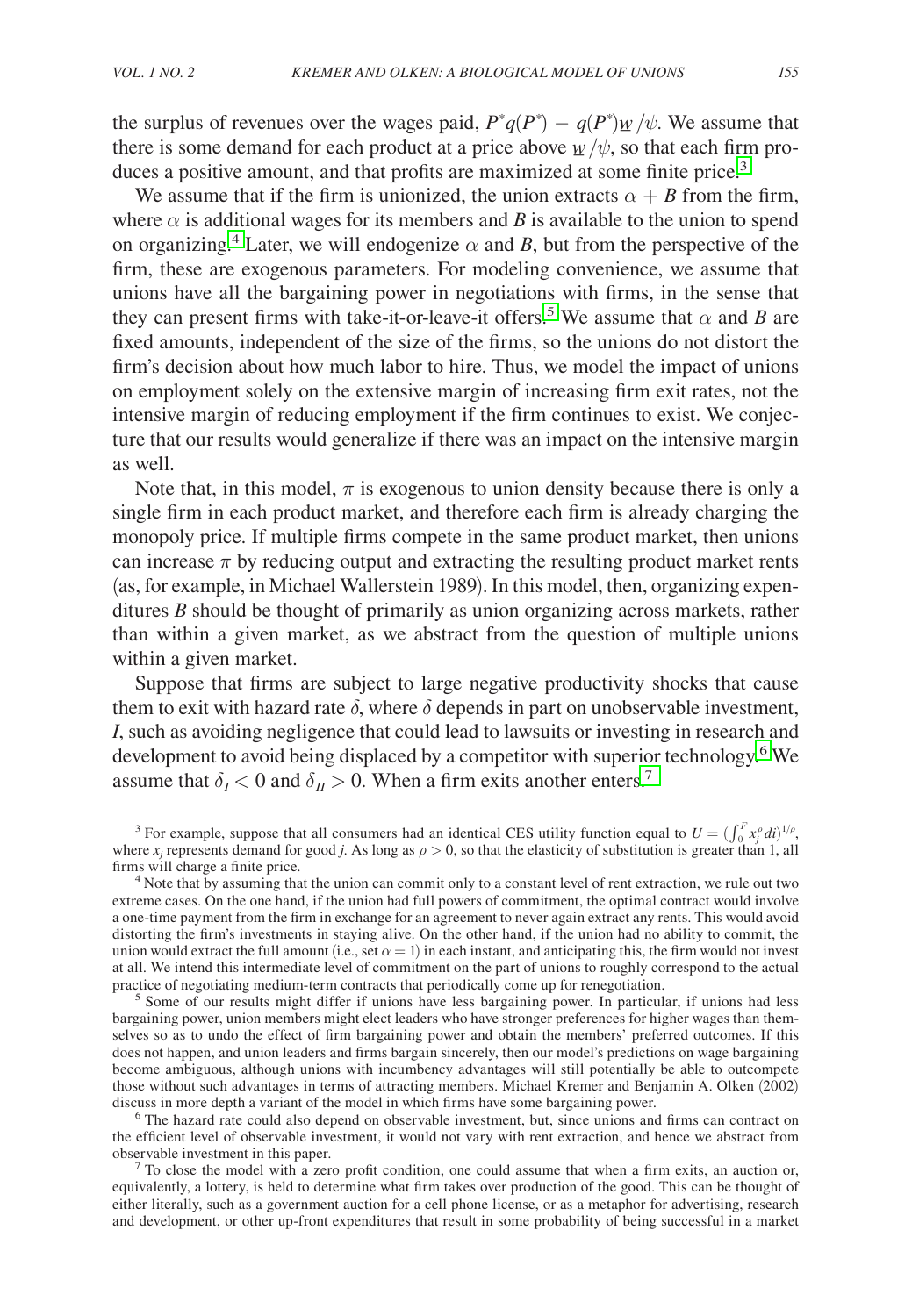The optimal investment for a unionized firm depends on the share of profits it can keep if it stays alive. Given 
$$
\alpha
$$
,  $B$ , and the discount rate,  $r$ , the firm chooses  $I$  to maximize its present discounted value:

(1) 
$$
I(\alpha) = \arg \max_{I} \frac{\pi - \alpha - B - I}{r + \delta(I)}.
$$

Investment is decreasing in rents extracted from firms,  $\alpha + B$ , since

(2) 
$$
\frac{dI}{d(\alpha + B)} = \frac{\delta_I}{\delta_{II}[\pi - \alpha - B - I]} < 0.
$$

It is therefore possible to write  $\delta = \delta(I(\alpha + B))$ , or, more concisely,  $\delta = \delta(\alpha + B)$ , where  $\delta_{\alpha+B} > 0$ .

This argument about the relationship between unionization and investment is related to Paul A. Grout (1984), who shows that firms will invest less when there is a union that cannot make legally binding contracts. Robert A. Connolly, Barry T. Hirsch, and Mark Hirschey (1986) provide empirical evidence for this argument by showing that firms in industries where the unionization level was high tended to invest less in research and development. Hirsch (2004), in a survey of recent empirical work on unions, also concludes that unions may effectively tax the returns to long-lived capital investments, resulting in lower investment levels.

## B. *Steady-state Unionization Levels*

Under the model, new firms are established without unions. Firms differ in how easily they are unionized, depending on factors ranging from the layout of the factory floor, to the personalities of managers, to the range of actions they can take to fight unionization. (In order to keep the model tractable, we consider a simple model in which firms, plants, and union bargaining units are coterminous.) We model this heterogeneity by assuming that each firm has a certain difficulty of being organized, which we denote by *c* (for cost). This cost *c* is a reduced-form way of capturing the many sources of firm heterogeneity in being unionized, including the degree to which firms will combat unionization. We will assume that for new firms *c* is distributed uniformly on the interval [0, 1], and that *c* remains fixed for the life of the firm.

A union's organizing budget is equal to *BU*, where *B* represents the amount that unionized workers in each firm contribute toward the overall union's organizing

niche, as was widespread among Internet firms during the late 1990s. Assuming that there is competition among a large number of risk-neutral capitalists, the cost of entry will be equal to the expected value of owning a firm.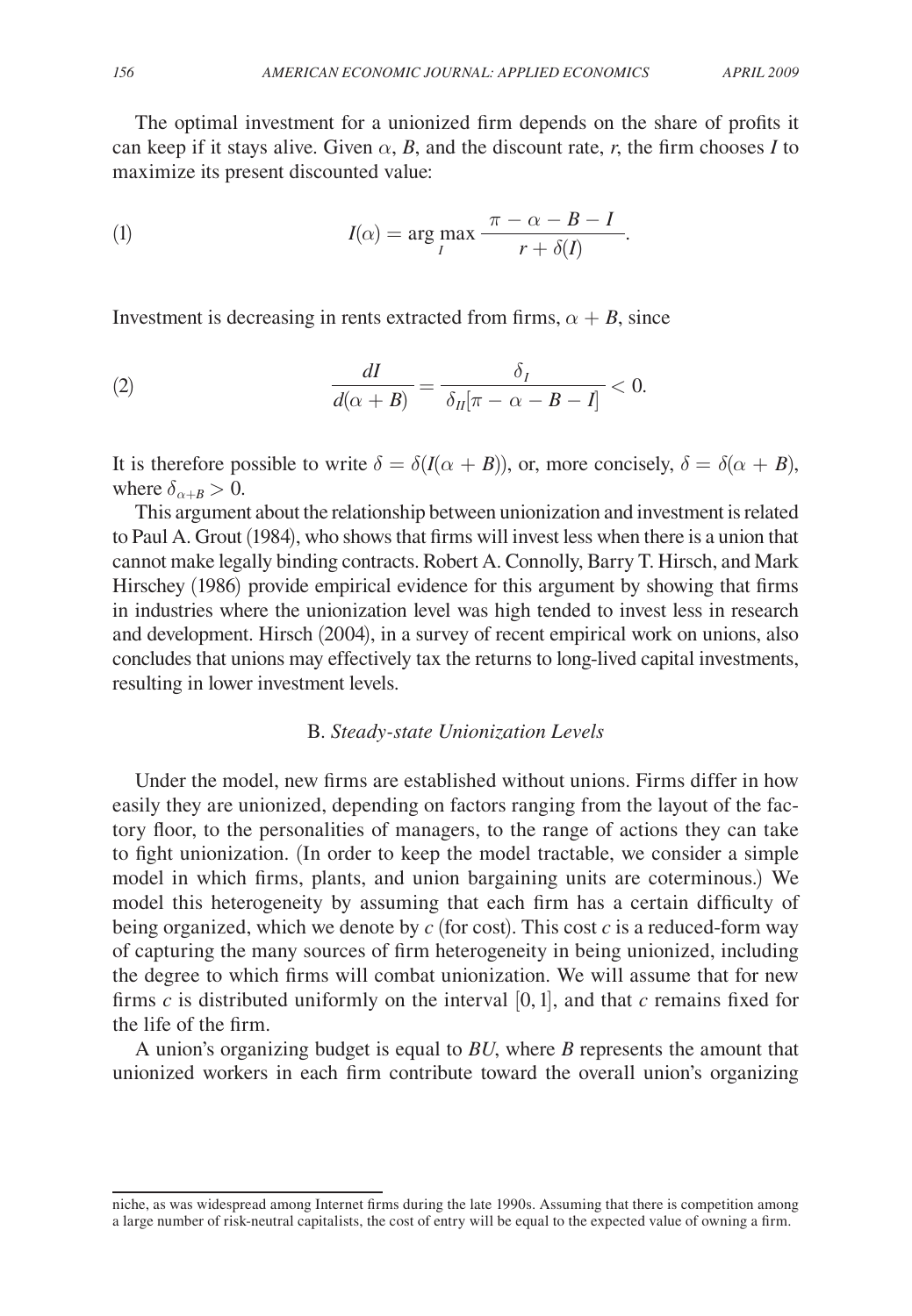budget, and  $U$  is the number of unionized firms.<sup>8</sup> In spending this budget, the union first targets those firms that are the easiest to organize (i.e., have the lowest *c*).

We assume that the attractiveness of unions to workers depends, among other things, on the amount of rents they extract for workers,  $\alpha$ , and on the amount that the union spends on organizing other workers, *B*. Denote the attractiveness to workers of a union with a given level of  $\alpha$  and *B* by  $A(\alpha, B)$ . Since workers recognize that firms will die off quickly if unions extract too much,  $A(\alpha, B)$  generally will not be monotonic in  $\alpha$ . Denote by  $(\alpha_W, B_W)$  the level of rent extraction  $\alpha$  and organizing expenditures *B* that maximizes a union's attractiveness to workers. For example, if workers cared only about the present discounted value of rents they receive, then  $A(\alpha, B) = \alpha / [r + \delta(\alpha + B)]$  and  $(\alpha_w, B_w)$  $=$  (arg max  $\alpha$  /[ $r + \delta(\alpha)$ ], 0). However, we allow this function  $A(\alpha, B)$  to be much more general. In particular, we require only that *A* be continuous and differentiable, that 0 <  $\alpha_W$  < 1, and that  $B_W$  < 1. For example, this would incorporate a case in which workers cared idealistically about contributing to the labor movement and had  $B_W > 0$ .

In addition to rent extraction  $\alpha$  and organizing expenditures *B*, we assume that unions also differ on other characteristics that affect recruitment of new members, such as the type of worker they have experience organizing and the personality of the union leader. We assume that some unions are a better match for certain workers and other unions are a better match for other workers. This implies that  $A(\alpha, B)$  is not discontinuous at  $(\alpha_w, B_w)$ , but rather is continuous.

Given this measure of how attractive a union is to workers,  $A(\alpha, B)$ , we assume that the union's effective organizing budget is  $A(\alpha, B)BU$ . Thus, a union's organizing budget, *BU*, is augmented by how attractive the union is to potential members,  $A(\alpha, B)$ . The key assumption here is that there are two ways unions can attract workers. One is by making workers better off by choosing a combination of  $\alpha$  and  $\beta$ that they prefer, i.e., by choosing a value of  $\alpha$  and  $\beta$  that results in a higher  $A(\alpha, B)$ . The other is by spending money on organizing efforts that increase the likelihood workers will join unions through channels beyond simply their direct impact on the welfare of existing union members.

In steady state, then, in each instant a fraction  $\delta(\alpha + B)$  of unionized firms exit, a fraction  $\delta(0)$  of nonunion firms exit, new nonunion firms enter to replace these departing firms, and the union exhausts its effective organizing budget  $A(\alpha, B)BU$ , organizing some fraction of the newly entered firms.

Steady states of the system are characterized by  $p^*$ , the difficulty level below which all newborn firms are unionized, and  $U^*$ , the proportion of unionized firms. Since the distribution of unionization difficulties is uniform on  $[0, 1]$ ,  $p^*$  is also the percentage of newborn firms that are unionized. In steady state,  $U^* < p^*$ , because unionized firms die at a faster rate than nonunion firms.<sup>9</sup>

<sup>&</sup>lt;sup>8</sup> Note that this assumes that unions are limited in their ability to borrow to finance organizing efforts. We also assume that unions fully spend their organizing budgets each period rather than saving them to spend later. Fully spending the available budget would be optimal given standard preferences over the time path of unionization levels for unions that are either in steady state or approaching it from below. A union in steady state that experiences a negative shock that lowers its steady-state level of unionization might potentially want to delay spending its organizing budget until it faced an easier distribution of potentially unionizable firms.<br><sup>9</sup> Of course, in the real world, factors outside the model may obscure this relationship. In particular, firms may

differ in intrinsic profitability, and more profitable firms are more likely to attract attention from unions and less likely to exit.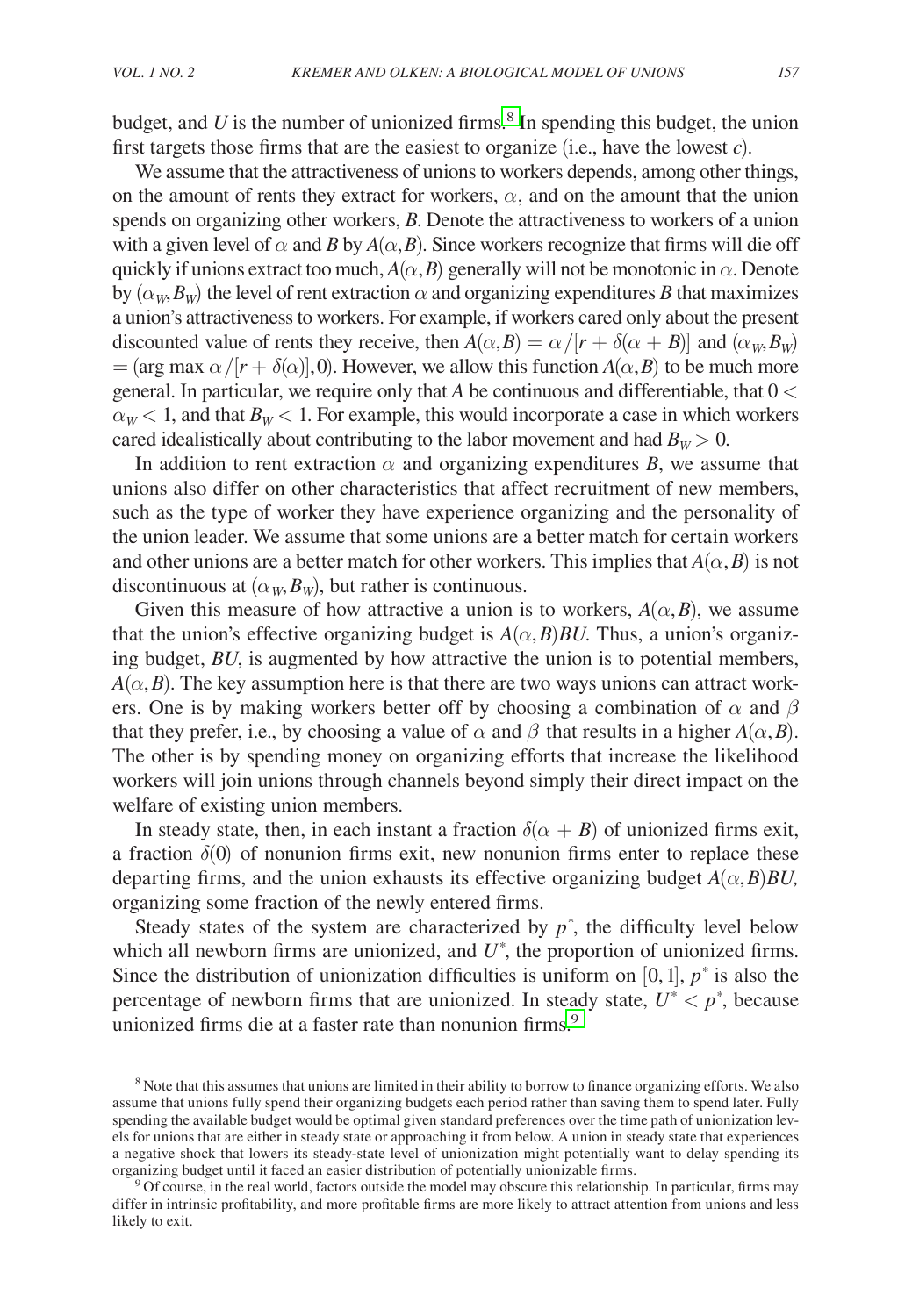The following proposition characterizes the steady state level of *p* and *U*:

Proposition 1: *With a single union obtaining a level of rent* α *for workers and spending B on organizing, there can be two steady states: the trivial steady state with no unionization* ( $p^* = U^* = 0$ ), and the steady state with

(3) 
$$
p^* = \begin{cases} \frac{2A(\alpha, B)B}{\delta(\alpha + B)} & \text{if } 2A(\alpha, B)B < \delta(\alpha + B); \\ 1 & \text{otherwise} \end{cases}
$$

(4) 
$$
U^* = \begin{cases} \frac{2\delta(0) A(\alpha, B)B}{\delta(\alpha + B)^2 - 2A(\alpha, B)B[\delta(\alpha + B) - \delta(0)]} & \text{if } 2A(\alpha, B)B < \delta(\alpha + B).\\ 1 & \text{otherwise} \end{cases}
$$

PROOF<sup>.</sup>

All proofs are in the Web Appendix available at http://www.aeaweb.org/articles.php?doi=10.1257/app.1.2.150.

Note that the nontrivial equilibrium is globally stable, and the trivial equilibrium with  $(p^* = U^* = 0)$  is unstable.<sup>10</sup> From the expression for  $p^*$ , the "biological" intuition is apparent. In particular,  $p^*$  is increasing in the spread rate of unions and decreasing in the firms' death rates. When  $2A(\alpha, B)B \ge \delta(\alpha + B)$ , the spread rate of the union to nonunion firms is substantial enough to overcome the death rate of unionized firms, so the stable steady-state unionization level is one. For the remainder of the paper we assume that

(5) 
$$
2A(\alpha, B)B < \delta(\alpha + B),
$$

for all  $\alpha$  and *B* pairs such that  $\alpha + B \leq 1$ , unless otherwise stated, so that we are in the more interesting interior case with only partial unionization in the nontrivial steady state.

The following proposition states several comparative statistics about the equilibrium:

PROPOSITION 2: *Increases in*  $A(\alpha, B)$  *increase steady-state unionization levels U\*. Increasing the death rate of all union and nonunion firms by a constant or by the same proportion reduces the steady-state level of unionization U\*.*

The intuition for the result about the relationship between death rates and unionization levels is that with higher attrition rates, at every level of membership, the union must devote a greater share of its resources to replacing firms lost to attrition

<sup>&</sup>lt;sup>10</sup> The transition dynamics of the system, including the proof of global stability, can be found in the working paper version of the paper (Kremer and Olken 2002).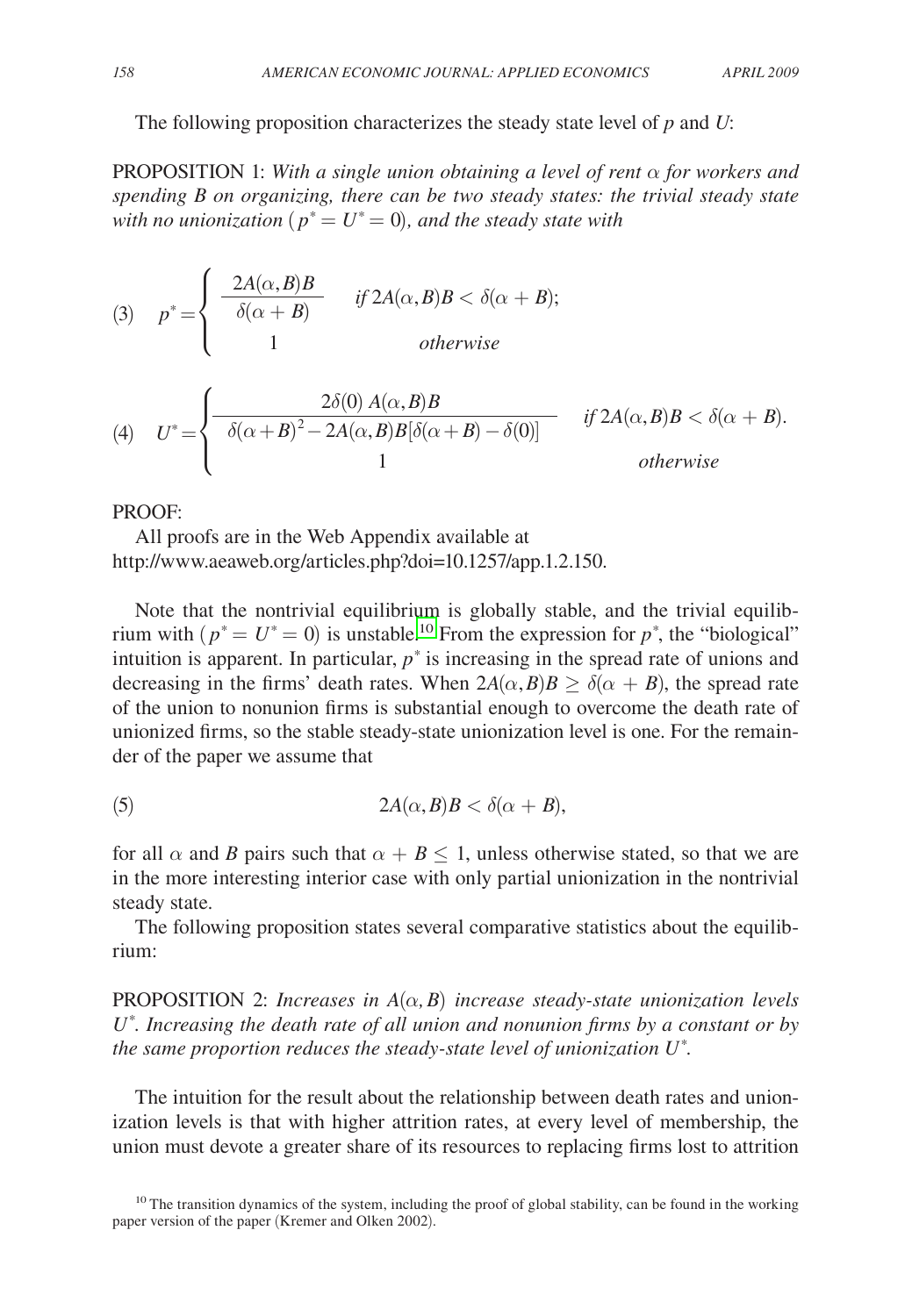and less to expanding the size of the union. Empirical results supporting this implication of the model are presented in Section IV.

#### **III. The Evolution of Unions**

In biology, organisms with different genetic characteristics compete to occupy the same biological niches, and the organisms that survive are those that fare best in this competitive environment. In this section, we apply the same principles to the evolution of unions. First, we introduce into the model multiple unions that obtain different levels of rents for workers and spend different amounts on organizing. We characterize the wage and organizing policies that will be most successful in evolutionary competition, and argue that union leaders will only be able to implement these policies if they are protected by incumbency advantages embedded in union constitutions.

## A. *Competition Between Unions*

When there are multiple unions, each would like to spend its organizing budget trying to organize the easiest firms first. Rather than assume that unions waste resources on battles to organize the same unorganized firms, we will assume that they divide firms so that at every level of difficulty, *c*, unions organize firms in proportion to their effective organizing budgets.<sup>11</sup> Since the effective organizing budget is the actual organizing budget (*BU*) multiplied by how attractive the union is to workers (indexed by the function  $A(\alpha, B)$ ), unions that are more attractive to workers can organize disproportionately more firms. For example, suppose that there are two unions, 1 and 2, with union  $j$  having  $U_j$  member firms and implementing policies  $(\alpha_j, B_j)$ . In that case, for firms that both unions wish to organize, they are divided up so that union 1 targets a fraction  $A(\alpha_1, B_1)B_1U_1/[A(\alpha_1, B_1)B_1U_1 + A(\alpha_2, B_2)B_2U_2]$  of them and the other union targets the remainder.

We can now identify the evolutionarily stable level of wages and organizing expenditures and show that it will differ from the welfare-maximizing levels.

PROPOSITION 3: An entrant union can successfully invade and replace an incum*bent union if and only if it has a higher value of*  $p^* = 2A(\alpha, B)B/\delta(\alpha + B)$ *.* 

The key idea of the proof is that a union that can bear a higher average organizing cost level than the incumbent will be able to unionize disproportionately more firms and will be able to invade. A union unable to bear as much will experience negative growth and disappear. Therefore, no union can successfully invade a steady state

<sup>&</sup>lt;sup>11</sup> We allow unions that extract more for their members to be more successful in attracting members, but rather than have a completely general function for union recruiting as a function of the union's level of rent extraction and that of each of its competitors, we consider the case in which each union's recruiting is proportional to its attractiveness to workers and its organizing budget. We conjecture that the main results of the paper (in particular, Propositions 4 and 5), would hold for any division of firms that is continuously increasing in the effective organizing budget at each difficulty level.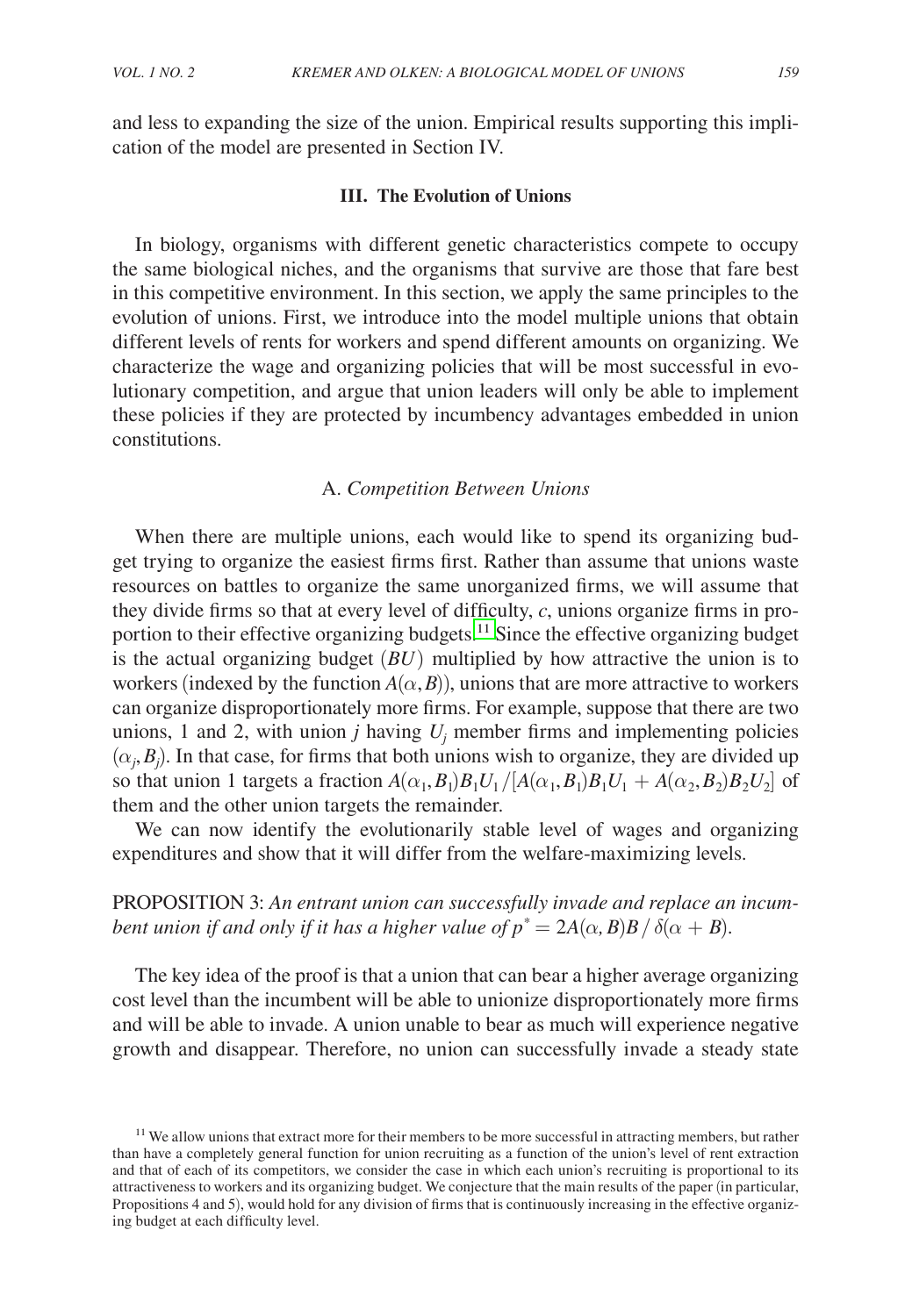containing the union with the highest possible steady-state average organizing cost level, i.e., the highest level of equilibrium *p\** .

The following proposition then follows immediately from Proposition 3.

PROPOSITION 4: *The union obtaining the level of rents*  $\alpha_s$  *for its workers and having organizing expenditures*  $B_s$ , where  $(\alpha_S, B_S)$  maximizes p<sup>\*</sup>, will be evolution*arily stable. The union that chooses workers' preferred policies*  $(\alpha_W, B_W)$  will not be *evolutionarily stable.*

Figure 1 gives a graphical explanation as to why  $(\alpha_S, B_S) \neq (\alpha_W, B_W)$ . The figure shows  $A(\alpha)$ , the attractiveness of the union to new members;  $\delta(\alpha)$ , the death rate of unionized firms; and  $2A(\alpha)B/\delta(\alpha)$ , the steady-state level of  $p^*$ , as functions of  $\alpha$ , all drawn for  $B = B_W$ . The function  $\delta(\alpha)$  increases monotonically with  $\alpha$ , and  $A(\alpha)$ increases with  $\alpha$  up to  $\alpha_w$ , the level of output that maximizes the welfare of current workers, and then declines. If one starts at the level of rent provision that is optimal for members, a small reduction in  $\alpha$  causes a second-order reduction in attractiveness of the union to potential members, and thus a second-order reduction in the spread rate of the union. However, it causes a first-order decrease in the exit rate of unionized firms.<sup>12</sup> Therefore, the evolutionarily stable set of policies  $(\alpha_s, B_s)$  must differ from workers' preferred policies.

This result holds as long as the attractiveness of unions to workers is continuous in  $\alpha$  and *B*. If, for example, there were Bertrand competition among unions for potential members at unorganized firms, and workers always joined whichever union delivered greater discounted rents, then the slope of  $A(\alpha)$  would be infinite at  $\alpha_w$ , and the evolutionarily stable level of rent provision would equal the optimal amount of rent provision for current workers. If workers decide which union to join based not only on  $\alpha$  and  $B$  but also on other idiosyncratic factors, however, union recruitment will vary continuously rather than discretely in  $\alpha$  and *B*, and  $(\alpha_S, B_S)$ will differ from  $(\alpha_w, B_w)$ .

The model implies not only that  $(\alpha_S, B_S)$  will differ from  $(\alpha_W, B_W)$ , but also has implications for how the evolutionarily stable union will differ from the welfare maximizing union. The following proposition characterizes the relationship between  $(\alpha_S, B_S)$  and  $(\alpha_W, B_W)$ .

PROPOSITION 5: *The evolutionarily stable union either exacts less rent from firms than the welfare maximizing union*  $(\alpha_S + B_S < \alpha_W + B_W)$ , has higher union organiz*ing expenditures*  $(B_S > B_W)$ *, or both.* 

To see the intuition, it is useful to think back to the analogy from epidemiology. Evolutionary fitness is determined by the spread rate of the organism on the one hand and the death rate on the other hand. Therefore, the evolutionarily stable union must be superior on one of the dimensions. Formally, note that Proposition 4 implies

<sup>&</sup>lt;sup>12</sup> Note also that while reducing  $\alpha$  in the neighborhood of  $(\alpha_W, B_W)$  increases  $p^*$  and thus evolutionary fitness, there is no guarantee that the full  $(\alpha_S, B_S)$ , which globally maximizes p, will have  $\alpha_S < \alpha_W$ . Proposition 5 characterizes the overall relationship between the policy pair  $(\alpha_S, B_S)$  and  $(\alpha_W, B_W)$ .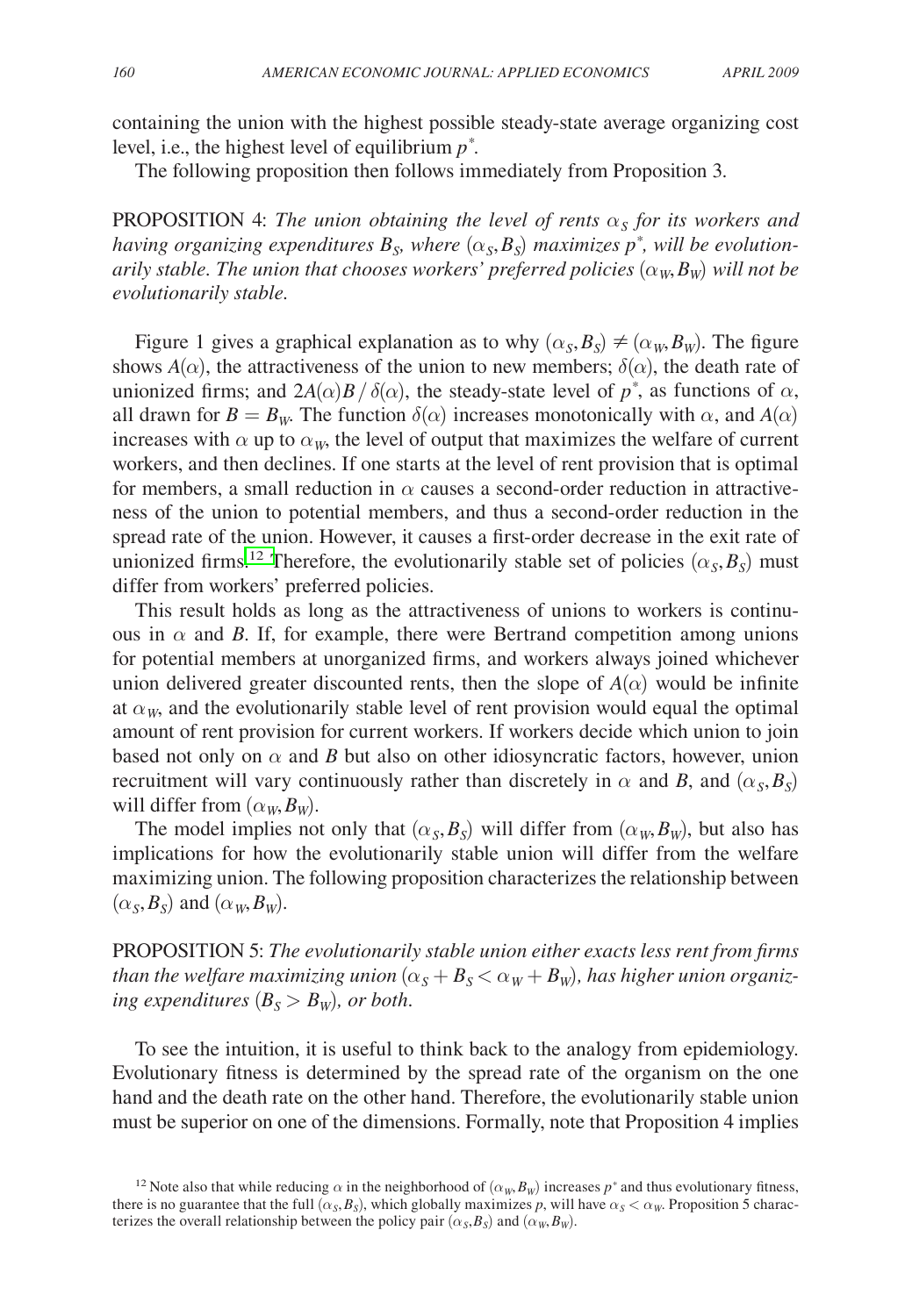

Figure 1. Evolutionarily Stable and Welfare-Maximizing Levels of Rents Obtained for Workers Holding *B* Fixed at *BW*

 $p^*(\alpha_S, B_S)$  is strictly greater than  $p^*(\alpha_W, B_W)$ . From equation (3), it is clear that this can only be the case if death rates of unionized firms are lower or union spread rates are higher with  $(\alpha_S, B_S)$  than with  $(\alpha_W, B_W)$ .

Note that although  $(\alpha_S, B_S)$  is evolutionarily stable and maximizes  $p^*$ , a single monopoly union could attain a higher level of *U\** . The analogy to biology provides some intuition for this. Consider a biological mutation that allowed an organism to survive beyond reproductive age. This would increase the total number of organisms with the mutation that were alive at any moment (the equivalent of our *U\** ), but would not increase reproductive success, and hence would not convey an advantage in evolutionary competition. Trading off some lifespan for an increase in reproductive success would be evolutionarily advantageous.

In our case, policies that lengthen the life span of the firm, i.e., reducing  $\alpha$  or *B*, will increase the life span of the union local in the firm as well. This has a direct effect on unionization levels. By extending the lives of unionized firms, it also has an indirect effect by generating more revenue to finance organizing drives. Only this second, indirect effect contributes toward evolutionary fitness. At  $(\alpha_S, B_S)$ , small reductions in  $\alpha$  or *B* will have only a second-order impact on fitness, but will have a first-order effect on the expected lifespan of existing unionized firms. This implies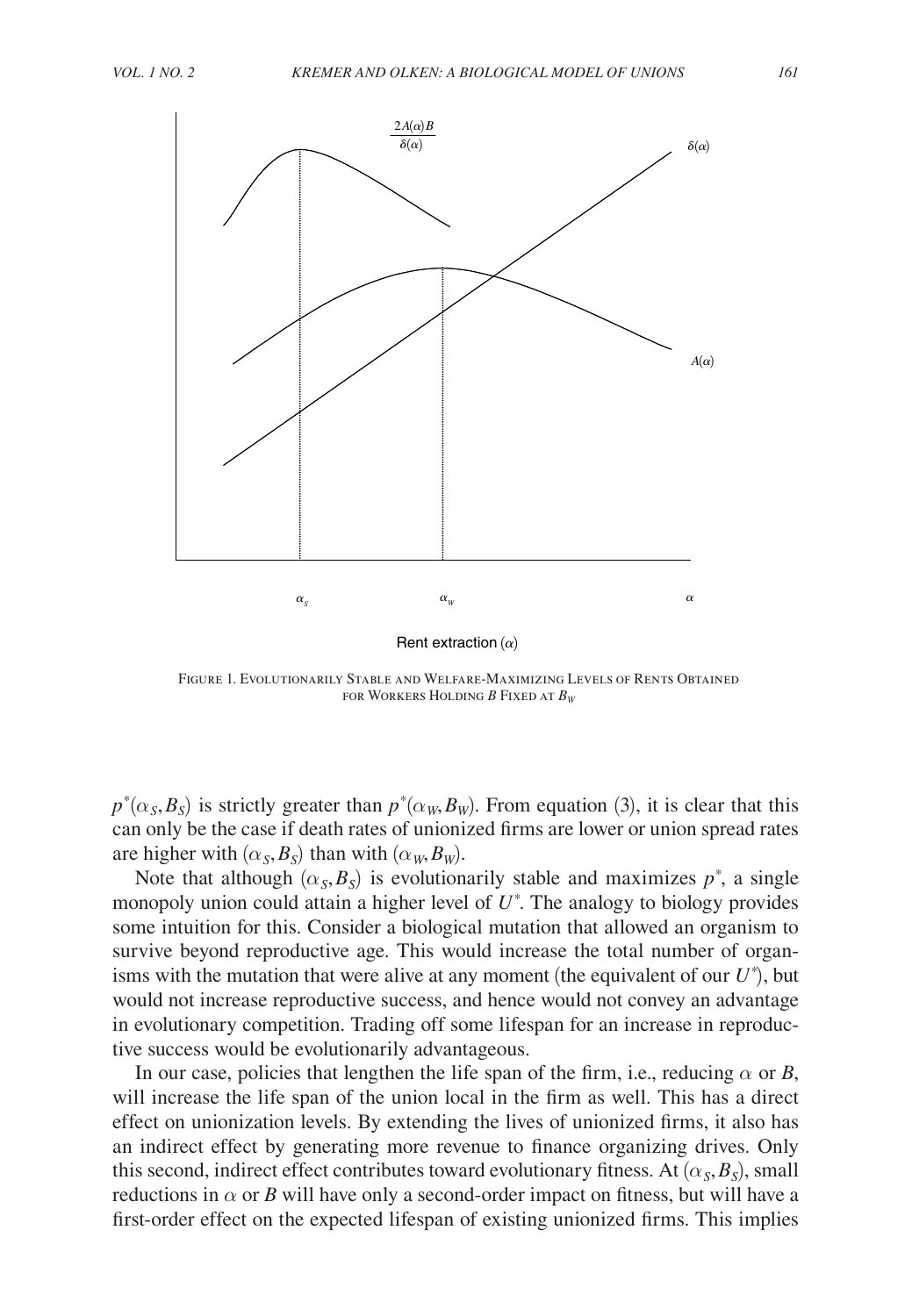that the level of rent extraction that maximizes  $U^*$  in the absence of competition from other unions will be less than the level of rent extraction that maximizes *p\** .

The predictions of the model are less stark and more realistic when the model is extended to allow for the fact that unions sometimes cease to be able to organize workers, for internal reasons, such as the replacement of dynamic leaders by less competent ones, and due to changes in the external environment. In this more realistic setting, the system still selects for unions that create higher levels of *p\** than the welfare-maximizing union. The system does not fully converge to the  $\alpha_s$  union as it did above. Instead, the steady state is a distribution of unions that is skewed toward values of  $(\alpha, B)$  that have higher  $p^*$  than the values of  $(\alpha, B)$  in the distribution of newly born unions. (See Kremer and Olken 2002.)

## B. *Implications for Union Institutions*

Proposition 4 showed that the evolutionarily stable union must follow policies that would not be chosen by its members democratically. If all unions were controlled by their rank and file, they would choose rent provision policies that maximize worker welfare. For the model to be applicable, there must be a mechanism that allows some unions to systematically deviate from the policies preferred by members. Moreover, this mechanism must persist over time.

Provisions of union constitutions, in particular provisions creating incumbency advantages for union leaders, can provide a persistent mechanism influencing union behavior. While animals pass on their genes to offspring, thus influencing their behavior, union members at one firm pay dues which finance organizing drives at other firms. When organizing drives are successful, workers at the newly organized firm are governed by the same national union constitution as the union members who financed the organizing drive, even if the newly organized members are in a separate local. The union constitution and the national union institutions are the transmission mechanism through which union characteristics persist over time. Moreover, while union constitutions can, in theory, be amended, in practice they are highly persistent over time, like genes.<sup>13</sup>

Union constitutions can contain a variety of provisions that provide advantages to incumbents seeking to run for reelection. In particular, many unions have constitutional rules specifying indirect leadership elections in which the president is elected by delegates to a national convention rather than by the membership at large. These indirect elections are often combined with provisions allowing national leaders to put locals in trusteeship and giving them control over strike funds. Since convention delegates are typically local union leaders, they face strong pressure to support incumbents in national office if they think that the incumbents will win (Thomas

<sup>&</sup>lt;sup>13</sup> To examine this, we randomly selected 20 unions from our dataset and compared the constitutional provisions for electing the union president that were in force in 1955 with those in force in the most recent available constitution. For 19 of the 20 unions, indirect elections—the key provision of incumbency advantages we examine in the empirical work below—stayed constant over this nearly 50 year period. The only 1 of the 20 unions for which they had changed was the Teamsters, where direct elections for union president were imposed as part of the federal government takeover of the union.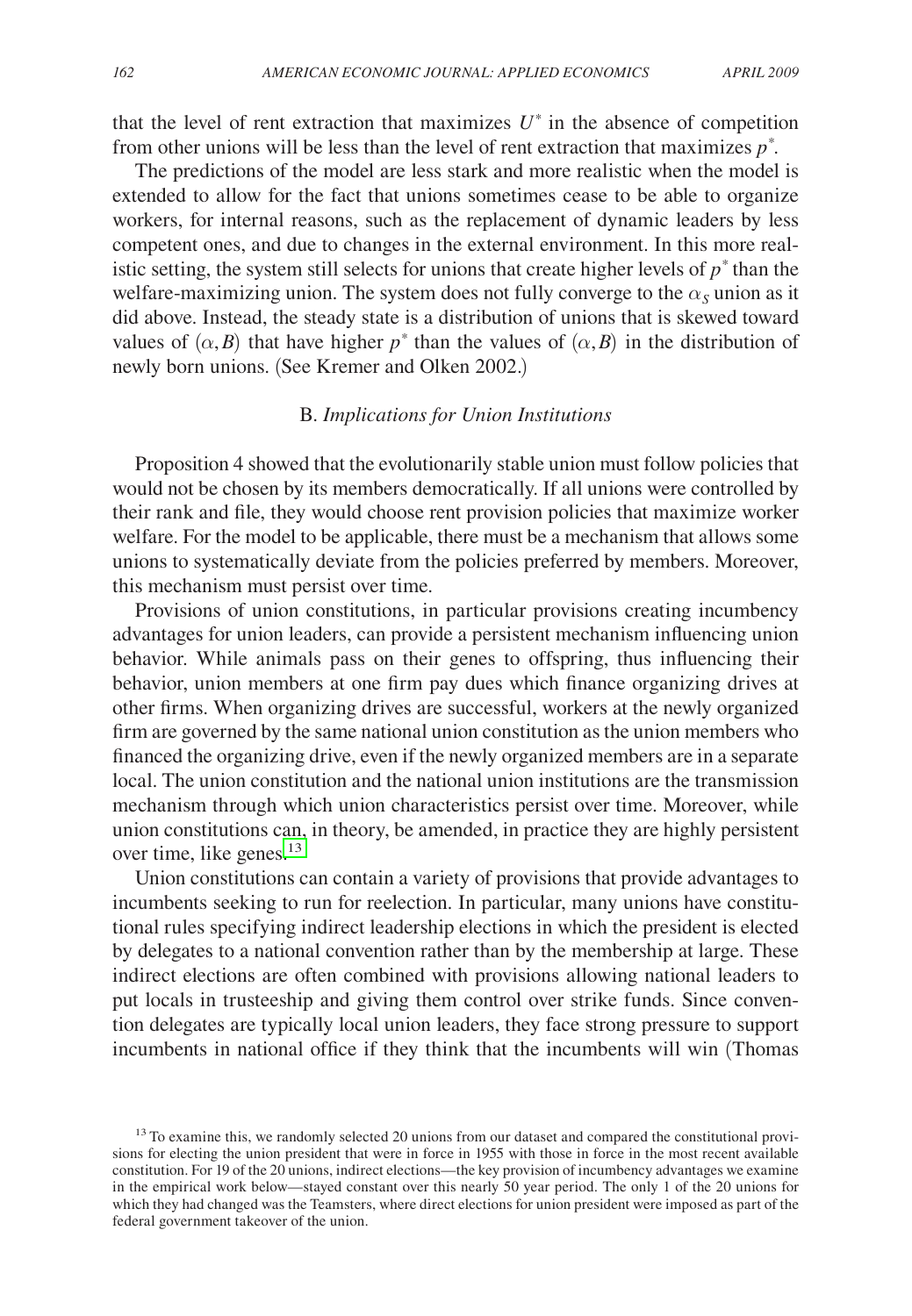Geoghegan 1992 and Herman Benson 1986).<sup>14</sup> Coordinating to overcome the freerider problem in risking the private cost of retaliation for the public good of better leadership is difficult, particularly in large unions.

Incumbency advantages create the potential for persistence in union policies that depart from the preferences of the rank and file, particularly if union leaders have influence over their successors and tend to choose successors with similar preferences.15 Suppose that unions obtain their first leader from a distribution of potential leaders with different preferred policies, and that the support for these preferred policies includes  $(\alpha_S, B_S)$ . For example, different potential union leaders may have different ideological views. Suppose also that in the absence of incumbency advantages, leaders are constrained to implement the policies preferred by workers, but that with incumbency advantages, they can pursue their own preferred policies. In this simple context, some of the unions with strong incumbency advantages will do quite badly, but others will do well. As time goes on the unions that do badly will disappear from the scene while the ones that are close to the evolutionarily stable level of  $\alpha$  and *B* will survive and grow at the expense of unions without incumbency advantages and unions with incumbency advantages and evolutionarily disadvantageous choices of  $\alpha$  and *B*.

Of course, potential leaders may be particularly likely to have certain specific preferences over  $\alpha$  and *B*. In particular, many have argued that union leaders are motivated to build up their organization (Robert Michels 1949; Herbert A. Simon 1947). If some union leaders seek to maximize the long run size of their union and are protected by incumbency advantages, their unions will survive, and others will be displaced. Note, however, that our model does not rely on the assumption that there is a universal tendency of leaders to have these preferences. All that is required is that some proportion of leaders act this way, and that there is a transmission mechanism within unions such that successors are inclined to follow policies similar to those of their predecessors.

Finally, one might imagine that some union leaders are simply opportunists who offer to reduce rent extraction from firms in exchange for private benefits from firm owners. For example, union leaders might offer to extract less from firms in exchange for private benefits for themselves. These private benefits can be monetary offers in the form of corruption or, as more frequently happens, contract provisions that are of particular benefit to union leaders. For example, Arthur M. Ross (1950) argues that unions often make concessions on rank-and-file oriented provisions, such as wages, for union-oriented provisions, such as union security, automatic checkoff of union dues, the right of the union to participate in all grievance negotiations, and preferential seniority for union officials. In Kremer and Olken (2002), we consider a simple case in which organizing expenditures are either exogenous or zero for the welfare-maximizing union, and we show that, in this case, unions led by opportunistic

<sup>&</sup>lt;sup>14</sup> Incumbency advantages arise from other union rules as well. For example, union rules often do not prohibit union staff from supporting reelection campaigns, put local union officers in charge of vote counting in union elections, and allow incumbent leaders to promote their candidacies in union newsletters and to deny challengers access to membership lists or even contact information for local chapters.<br><sup>15</sup> This could happen in many ways. For example, some unions have informal family dynasties in which union

leadership has been passed down from father to son.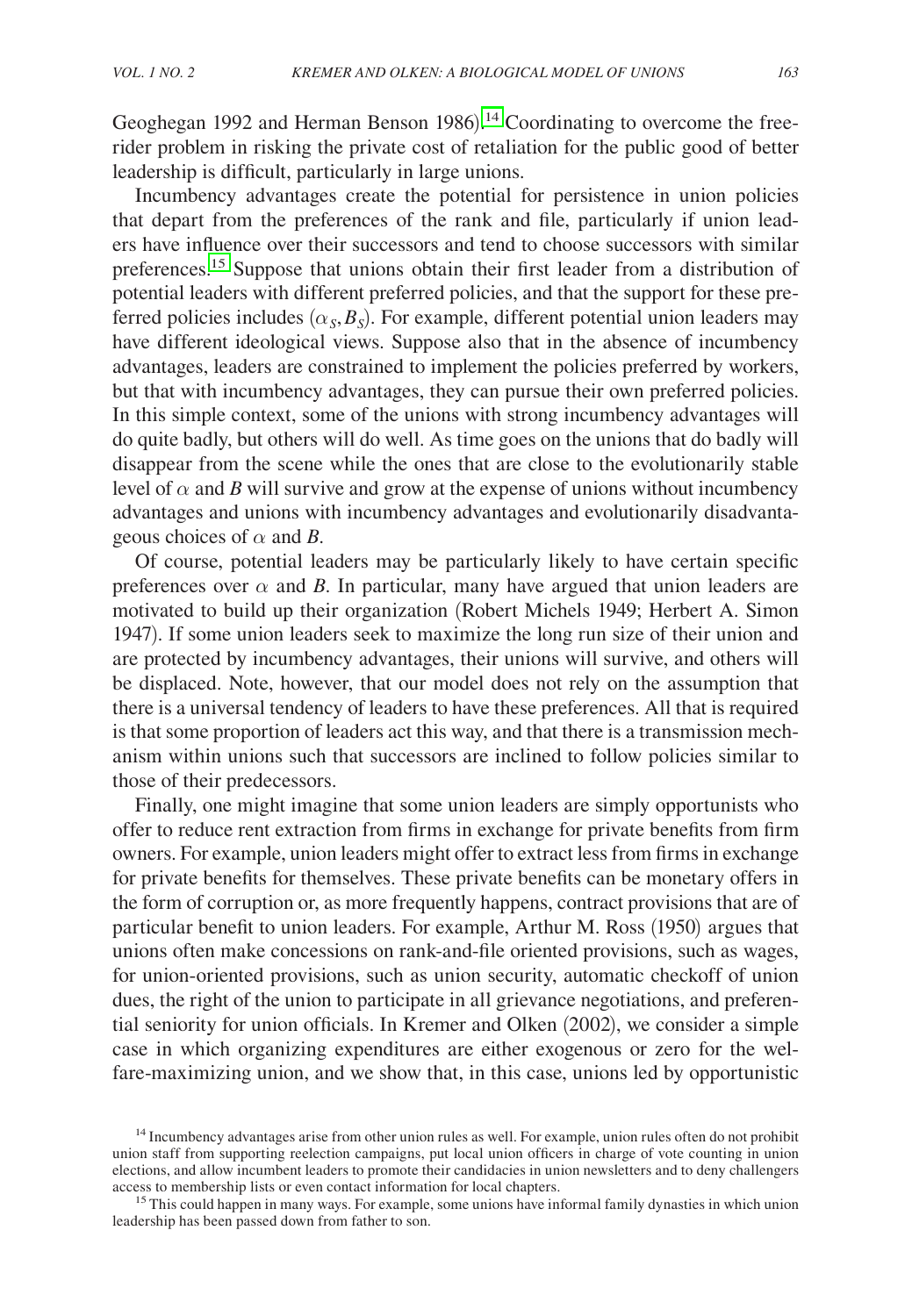leaders with incumbency advantages will have an evolutionary advantage relative to unions that maximize the welfare of members. To see that an optimistic union leader with some incumbency advantages will pursue more evolutionarily fit policies than one without evolutionary advantages, note that if opportunists collude with firms to reduce  $\alpha$  slightly from  $(\alpha_w, B_w)$ , there will be a second-order impact on union spread rates but a first-order increase in firm lifespan.

## **IV. Evidence**

The model implies that a population of unions following workers' preferred wage and organizing policies can be successfully invaded by unions extracting fewer rents from firms or spending more on organizing. As a result, incumbency advantages allowing union leaders to depart from members' preferred policies should become widespread, and unions without such incumbency advantages should be more likely to decline. Proposition 2 also implies that since overall union prevalence depends on the death rate of firms  $\delta$ , union concentration should be higher in industries with lower death rates of firms. This section examines empirical evidence for these predictions.

## A. *Incumbency Advantages and Union Decline*

We test the key empirical prediction of the model—that unions with constitutional incumbency advantages for union leaders will outcompete unions without such provisions—using data on American union membership since the AFL-CIO merger of 1955.<sup>16</sup> Since the model is designed for private sector firms, we limit the sample to private-sector unions, though the results are similar if public-sector unions are included as well. For each private-sector union that existed at the time of the AFL-CIO merger, we obtained the national union constitution that was in force at that time.<sup>17</sup> As discussed in Section IIIB, one of the most important sources of incumbency advantages is indirect leadership elections. We therefore code each union based on whether the constitution allows for direct or indirect elections of the union president. In 1955, about 20 percent of unions had direct elections for union president.

We also obtain membership data from 1955–1995 for each union. Over this time, many small, declining unions were absorbed into larger unions. When two unions merge, we attribute the membership of the newly created union back to the original unions that formed it, according to their relative sizes at the time of the merger.

For each union, we computed the difference between the log of the 1995 membership and the log of the 1955 membership. Figure 2 plots a kernel density of this measure of union growth separately for unions with direct elections and unions with

<sup>&</sup>lt;sup>16</sup> 1955 is the earliest starting date for which we could obtain consistent union membership data. <sup>17</sup> The sample includes all unions that are, or ever were, members of the AFL-CIO for which we could obtain

constitutions, a total of 130 unions. In 20 percent of cases (27 unions), we were unable to obtain the constitution in effect in 1955, and therefore used the earliest constitution we could obtain, the vast majority of which were from before 1960. When we drop unions for which we could not obtain the pre-1955 constitution from the sample, results are similar.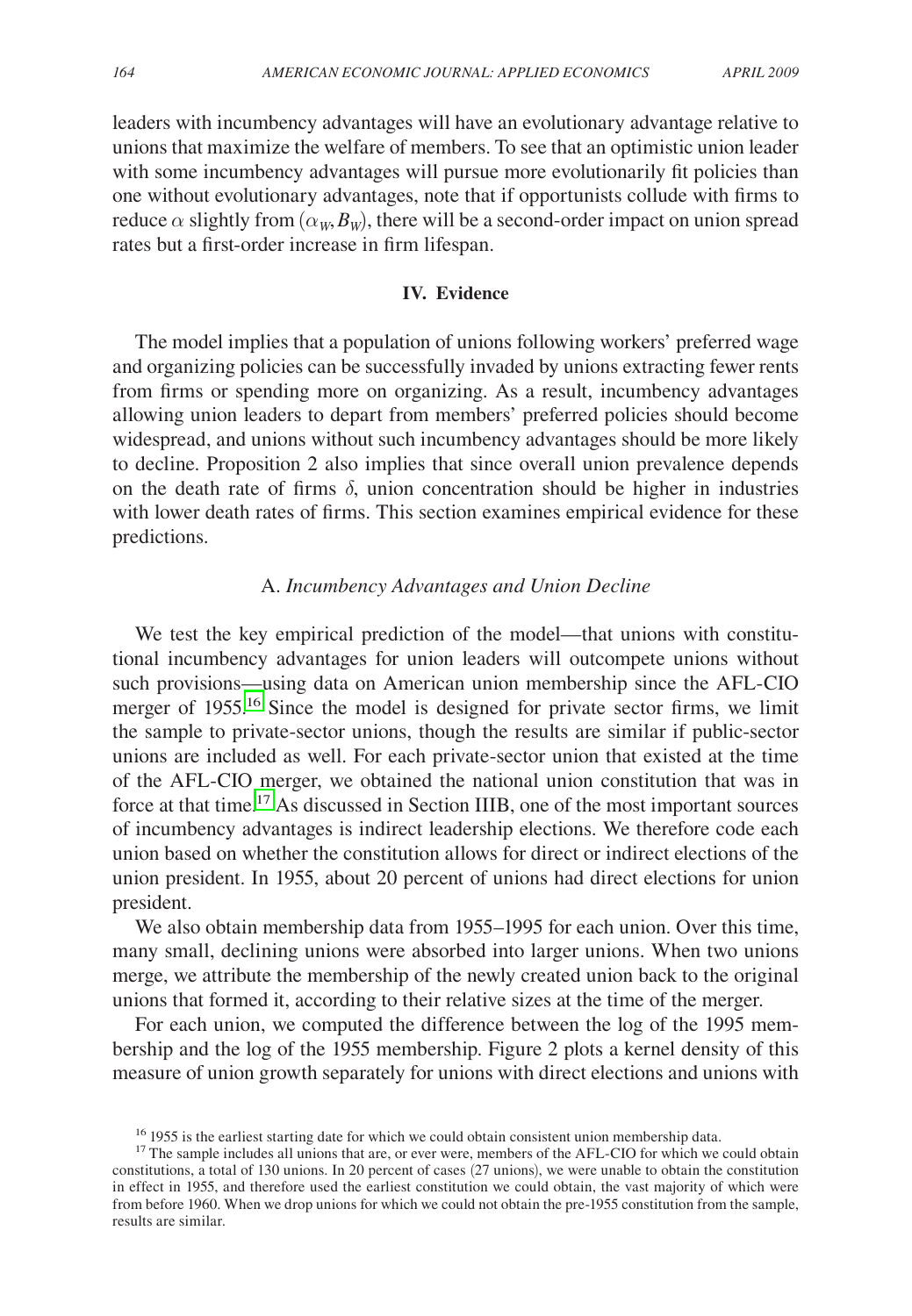indirect elections. As is apparent from the figure, the distribution of union growth is substantially shifted to the left for unions with direct elections, which implies that unions with direct elections were substantially more likely to decline than unions with indirect elections.<sup>18</sup> In fact, in 1955, 29 percent of members were in unions with direct elections for union president, whereas, in 1995, this figure had fallen to 19 percent.

To examine this relationship in a regression framework, we code a union as having experienced a substantial decline if its membership declined by 50 percent or more from 1955 to 1995, or if it ceased to exist as a result of a merger.<sup>19</sup> This captures the fact that unions decline either by shrinking in membership, or by being absorbed into another union, in which case their constitutional provisions are lost.<sup>20</sup> We then estimate the following equation by  $OLS:^{21}$ 

(6) *DECLINE<sub>ij</sub>* =  $\alpha_1 + \alpha_2$  *DIRECT<sub>ij</sub>*+ $\alpha_3$  *STRIKEVOTE<sub>ij</sub>*+ $\alpha_4 X_{ij} + \gamma_i + \varepsilon$ ,

where *i* represents the primary one-digit Standard Industrial Classification (SIC) industry where the union is active, *j* represents a union, *DIRECT* is a dummy for the union having direct elections for union president, *X* are other union characteristics (such as the size of the union in 1955 and whether the union was created as part of the CIO), and  $\gamma_i$  are a set of industry fixed effects, to capture the fact that the shocks experienced by different industries may have been different. At the local union level, one provision that could restrain radical behavior is the difficulty of calling strikes.<sup>22</sup> For each union, we therefore coded whether a strike could be authorized with a

<sup>18</sup> Interestingly, Figure 2 also suggests that the variance of union growth is smaller in unions with direct elections than in unions with indirect elections. As noted above, indirect elections allow for both leaders who maximize union growth as well as destructive leaders who lead to the union's decline, whereas direct elections reduce both extremes. This is consistent with the findings of Benjamin F. Jones and Olken (2005), who show that, among country leaders (i.e., presidents and prime ministers), there appears to be higher variance in leader quality among autocrats than among democrats.

 $19$  Results where we set the threshold for decline at 75 percent or 25 percent, instead of the 50-percent threshold used for the results in the table, are qualitatively similar to the results presented. We followed the Bureau of National Affairs (2001) in their classification of which unions ceased to exist as a result of a merger. Generally, if a small union merged with a much larger union, then only the small union would be coded as ceasing to exist; if two unions of approximately equal size merged to create a new union, both unions would be coded as ceasing to exist. <sup>20</sup> It is important to include these two different ways in which unions decline, because using the imputed

growth measure alone will not necessarily capture decline. For example, consider a small union that was declining in the 1950s and 1960s, but then merged into the larger Service Employees International Union (SEIU), which experienced high growth over the subsequent period. If we only examine the union's imputed growth, we may find an increase, even though the union declined and its constitutional provisions were lost. In results available from the authors on request, we have separately estimated equations for whether a union exited from the sample between 1955 and 1995 and change in log union size between 1955 and 1995 conditional on not exiting. We find that the negative effect of direct elections operates through exiting the sample rather than changes in union size

conditional on remaining in the sample.<br><sup>21</sup> Results are virtually identical to marginal coefficients calculated from estimating columns 1–3 (i.e., nonfixed effects specifications) using a probit specification instead.

22 While constitutional rules requiring supermajorities may tend to moderate wage demands, these rules could also restrict the total resources coming into the union and also could help reduce organizing expenditures, particularly if workers' willingness to pay dues is tied to the amount the union delivers to them on wages. The model, therefore, does not deliver unambiguous predictions about the impact of strike-vote provisions in union constitutions on the spread of union growth.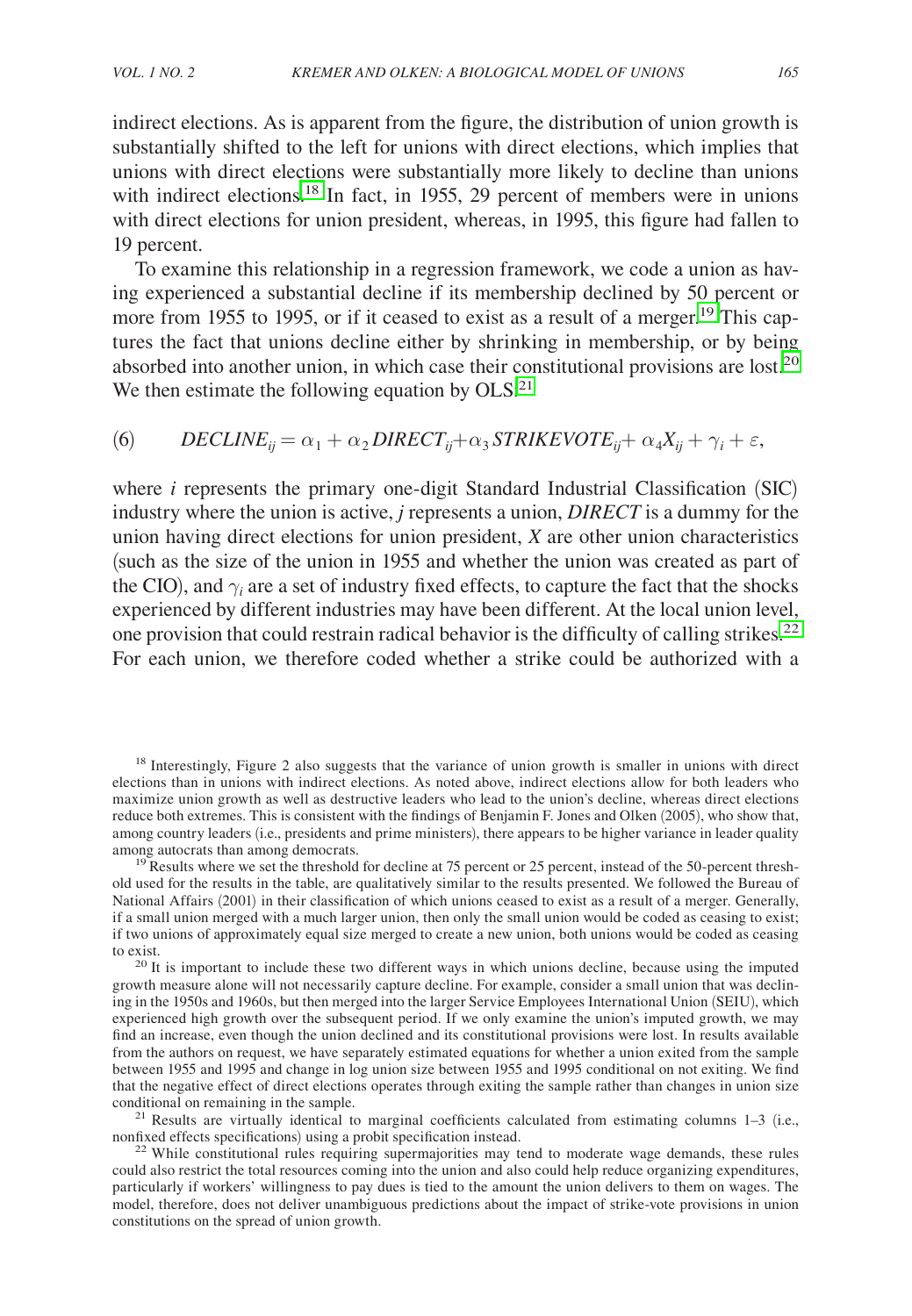|                                   | (1)        | (2)                    | (3)                    | (4)                   |
|-----------------------------------|------------|------------------------|------------------------|-----------------------|
| Direct                            | 0.087      | $0.173*$               | $0.184*$               | $0.199**$             |
|                                   | (0.094)    | (0.091)                | (0.095)                | (0.094)               |
| Supermajority strike vote rule    | 0.085      | 0.061                  | 0.072                  | $-0.107$              |
|                                   | (0.086)    | (0.083)                | (0.088)                | (0.089)               |
| 1995 Union membership (thousands) |            | $-0.001***$<br>(0.000) | $-0.001***$<br>(0.000) | $-0.000**$<br>(0.000) |
| <b>CIO</b>                        |            |                        | 0.001<br>(0.102)       | $-0.152$<br>(0.099)   |
| Constant                          | $0.653***$ | $0.732***$             | $0.719***$             | $0.806***$            |
|                                   | (0.060)    | (0.061)                | (0.068)                | (0.061)               |
| 1-Digit SIC code fixed effects    | N          | N                      | N                      | Y                     |
| Observations                      | 116        | 110                    | 106                    | 106                   |
| $R^2$                             | 0.02       | 0.10                   | 0.09                   | 0.28                  |

Table 1—Determinants of Union Decline

*Notes:* Dependent variable is a dummy for whether union membership declined by 50 percent or more from 1955–1995 or whether the union ceased to exist as a result of a merger over the same period. Linear probability model. Robust standard errors in parentheses.

\*\*\*Significant at the 1 percent level.

\*\*Significant at the 5 percent level.

\*Significant at the 10 percent level.

majority vote of the local union, or whether such a vote requires a supermajority (*STRIKEVOTE*). 23

The results are presented in Table 1. The results confirm statistically what is shown in Figure 2—incumbency advantages substantially decrease the probability of union decline. Specifically, column 4, which includes one-digit industry fixed effects, indicates that unions with direct elections are 20 percentage points more likely to have declined than unions with indirect elections. Note that the results are substantially stronger in columns 2–4, where we include a control for the initial size of the union in 1955. If there are any fixed costs to running a union, then unions that are larger initially are less likely to exit, as they can still afford to shrink substantially without exiting. Therefore, controlling for initial size separates out this effect from direct elections, and strengthens the results. In results not shown in Table 1, we also find that the effect of direct elections on union decline is stronger among unions that were larger in 1955, consistent with the idea that indirect elections provide more of an incumbency advantage in larger unions.

Union constitutions are very persistent, so it is not possible to use panel-data techniques to repeat the above analysis focusing only on changes in union constitutions. However, over the period we examine, there are a few cases of substantial, plausibly exogenous increases in democracy. In the 1970s, the head of the United Mine Workers (UMW) arranged for the murder of the opposition candidate and his family. In response, the federal government stepped in to oversee the next election. Dissident movements within the UMW grew, wage demands escalated, and

 $23$  For the unions where this provision was not explicitly specified, we assume that the majority vote is sufficient to call a strike. Of unions that require a supermajority, virtually all require either 2/3 or 7/10 vote.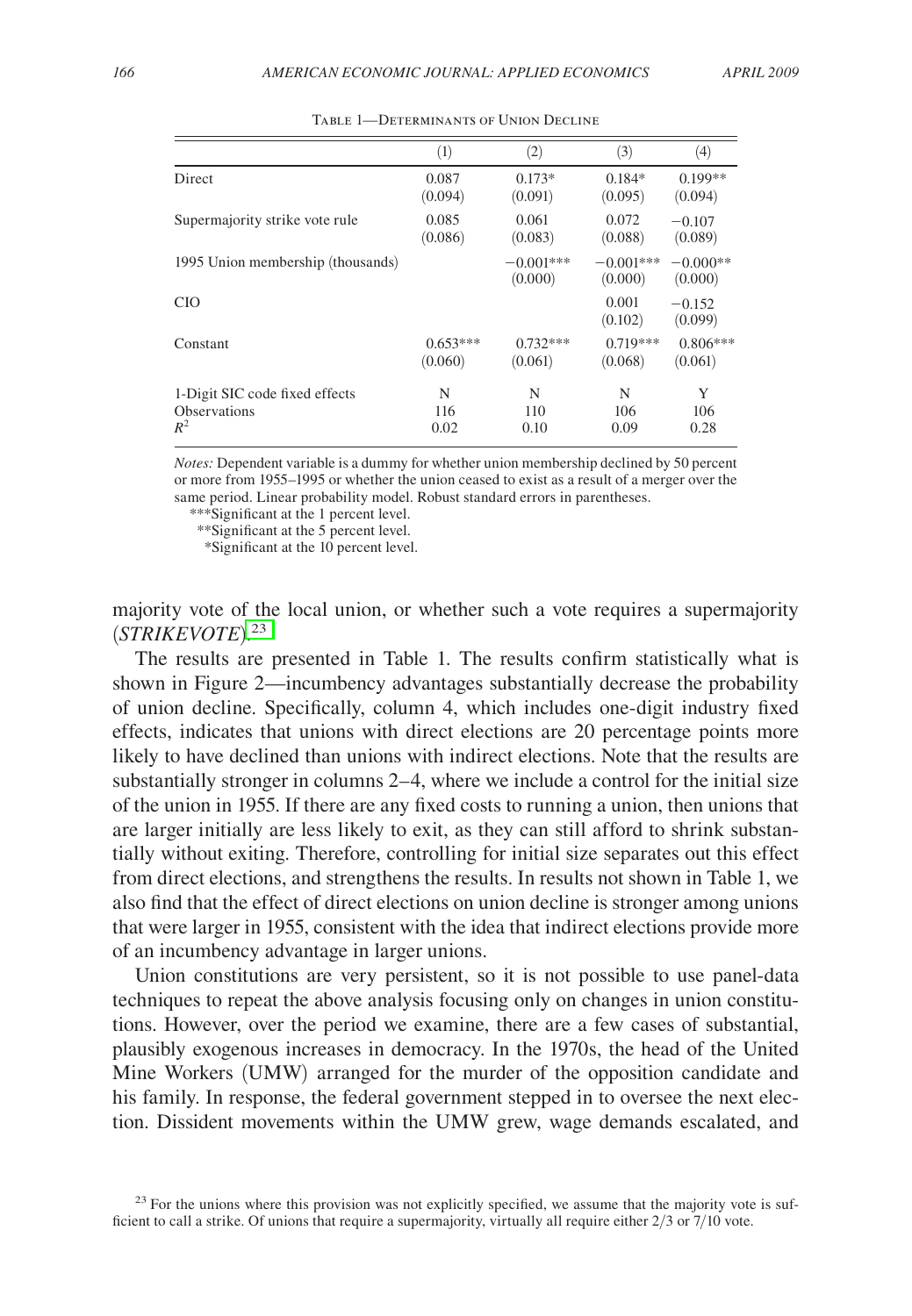

Figure 2. Union Growth 1955–1995

UMW membership collapsed.<sup>24</sup> More recently, the federal government takeover of the Teamsters was followed by contested elections in which both sides promised greater militancy on wages. Teamster membership, which had been growing previously, began to decline.<sup>25</sup> Though these are only two cases—not enough for a regression-based analysis—these declines associated with increased democracy are consistent with the cross-sectional results presented in Table 1.

Note that a simple model in which all leaders are empire builders might suggest that unions with incumbency advantages would grow faster than all unions without such advantages. By contrast, an evolutionary model suggests that incumbency advantages would lead some unions with incumbency advantages to grow rapidly (in particular, those unions with leaders whose preferences are close to  $(\alpha_s, B_s)$ ), but would also allow some unions with incumbency advantages to decline rapidly (in particular, those unions with leaders whose preferences were very far from  $(\alpha_s, B_s)$ ). By contrast, democratic unions should all follow policies  $(\alpha_W, B_W)$ , and their membership should decline more uniformly. In fact, the evidence is consistent with this. During the period we study empirically, the standard deviation of log union size grew from 1.69 to 1.94 among unions with indirect elections and only 1.62 to 1.75 among unions with direct elections.

Given that this evolutionary process has been underway for many years, one would expect most of today's unions to exhibit substantial incumbency advantages. Suggestive evidence for this is provided by the low rate of election defeats for incumbent union

<sup>&</sup>lt;sup>24</sup> This also sparked a strong dissident movement in the Steelworkers, who had strong historical ties to the UMW. The dissident movement may have played a role in the similar escalation of wage demands in the steel industry, and potentially in the collapse of steel employment.<br><sup>25</sup> The federal government has more recently intervened at the national level for the Laborers and the

Longshoremen, but as the Laborers' longtime leader was removed in 2000, and the government only took over the Longshoremen recently, it is too early to assess the long-term impact of these changes.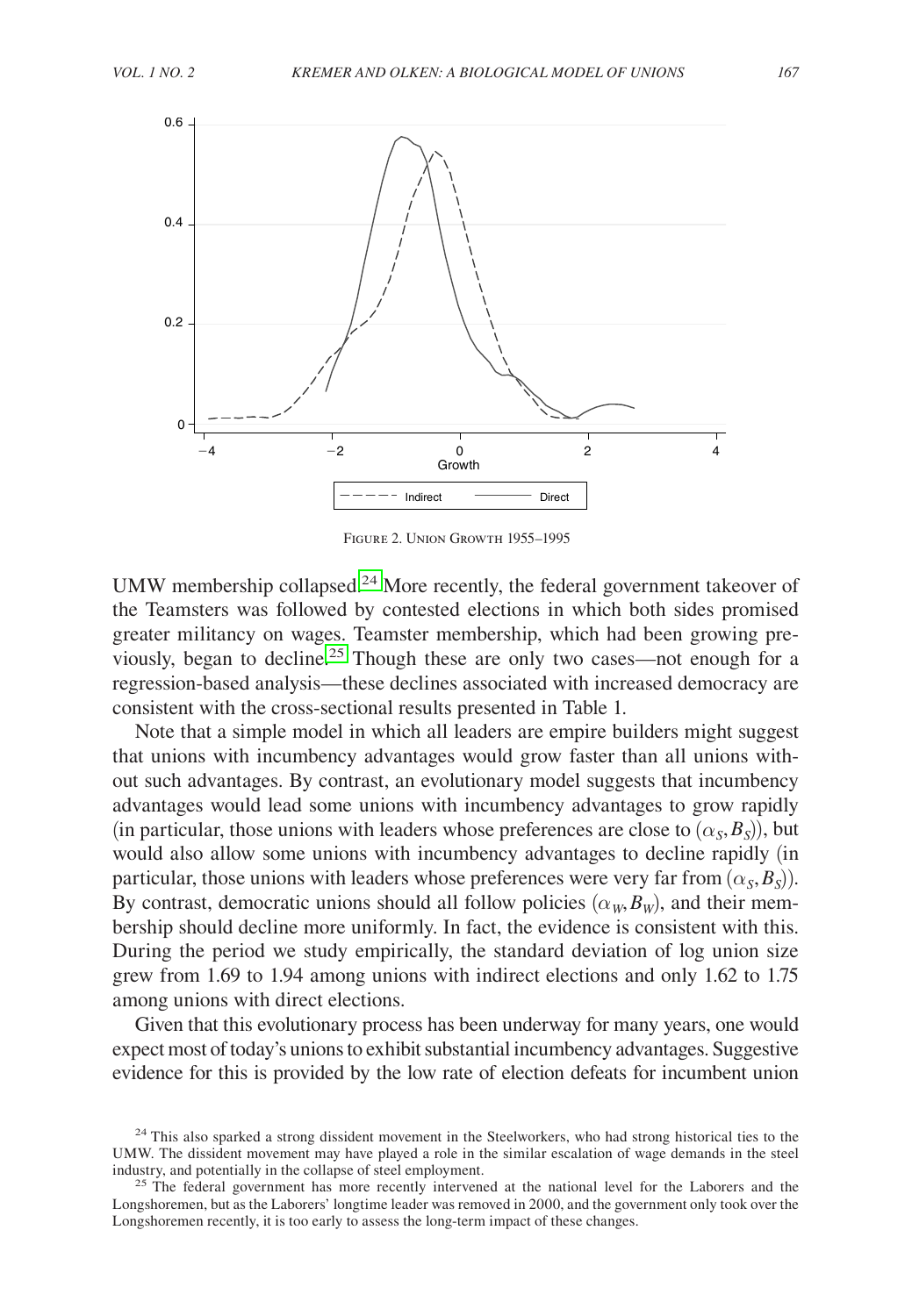leaders in today's large unions. Of the ten largest US unions, we could obtain complete data for nine. Over the history of these unions, an incumbent union president had only a 0.6 percent chance of being defeated in an election each year. By way of comparison, during the twentieth century, an incumbent US president had a 5 percent annualized chance of being defeated in a general election, and during the period from 1950–2000 members of the House of Representatives had a 2.5 percent annualized chance of being defeated in an election.<sup>26</sup> This suggests that the incumbency advantages enjoyed by today's union presidents are substantial, consistent with decades of evolutionary competition favoring unions with greater incumbency advantages.

# B. *Firm Turnover and Unionization Levels*

Proposition 2 of the model implies that unions should be more prevalent in industries with exogenously lower firm turnover. For example, hotels should have higher unionization rates than restaurants. While this prediction is not unique to this model (for example, heterogeneity in rents across industries could also generate a correlation between firm exit rates and unionization rates), it is a testable implication of the model, and seems worth examining in the data.

To test this prediction, we use Census of Manufactures data from Timothy Dunne, Mark J. Roberts, and Larry Samuelson (1988) on firm exit rates across four-digit US manufacturing industries. We focus on their measure of exit rates for firms producing 99 percent of industry output (*EXIT*), though results are similar if we use the measure that includes all firms.<sup>27</sup> We use union membership rates, defined as the percentage of employees in an industry who are union members, compiled by Hirsch and David A. MacPherson (1993) from the Current Population Survey for 231 three-digit Census of Population industries (*UNIONMEMBERSHIP*). The precision of our measures of union density varies across industries, since the number of observations from the CPS for each industry varies from 5 to 21,950. Therefore, we weight each industry by the square root of the number of observations.

A number of other theories might suggest a correlation between unionization and other variables which might be correlated with firm exit rates, so we control for the Herfindahl-Hirchman index of concentration (*HHI*), average firm size (*SIZE*), and capital intensity (*K*) using data from the 1992 Census of Manufactures on four-digit SIC manufacturing industries. After combining the different datasets, we have data for 66 Census of Population industries. We then estimate the following regression:

(7) *UNIONMEMBERSHIP<sub>i</sub>* = 
$$
\alpha_1 + \alpha_2 EXIT_i + \alpha_3 HHI_i + \alpha_4 SIZE_i + \alpha_5 K_i + \varepsilon_i
$$
,

where *i* is an industry.

<sup>&</sup>lt;sup>26</sup> The probability that the president was defeated in election was calculated by the authors. The probability a member of the House of Representatives was defeated was calculated by averaging values reported in Alan I.

 $^{27}$  Note that one might be concerned about potential endogeneity in turnover rates if, for the reasons discussed above, unions cause higher firm death rates. However, this would cause a bias in the opposite direction of the results we find in Table 2. Given these results, it seems reasonable that differences in firm exit rates across industries might be primarily due to exogenous industry characteristics, though differences in exit rates within industries might be more closely associated with union behavior.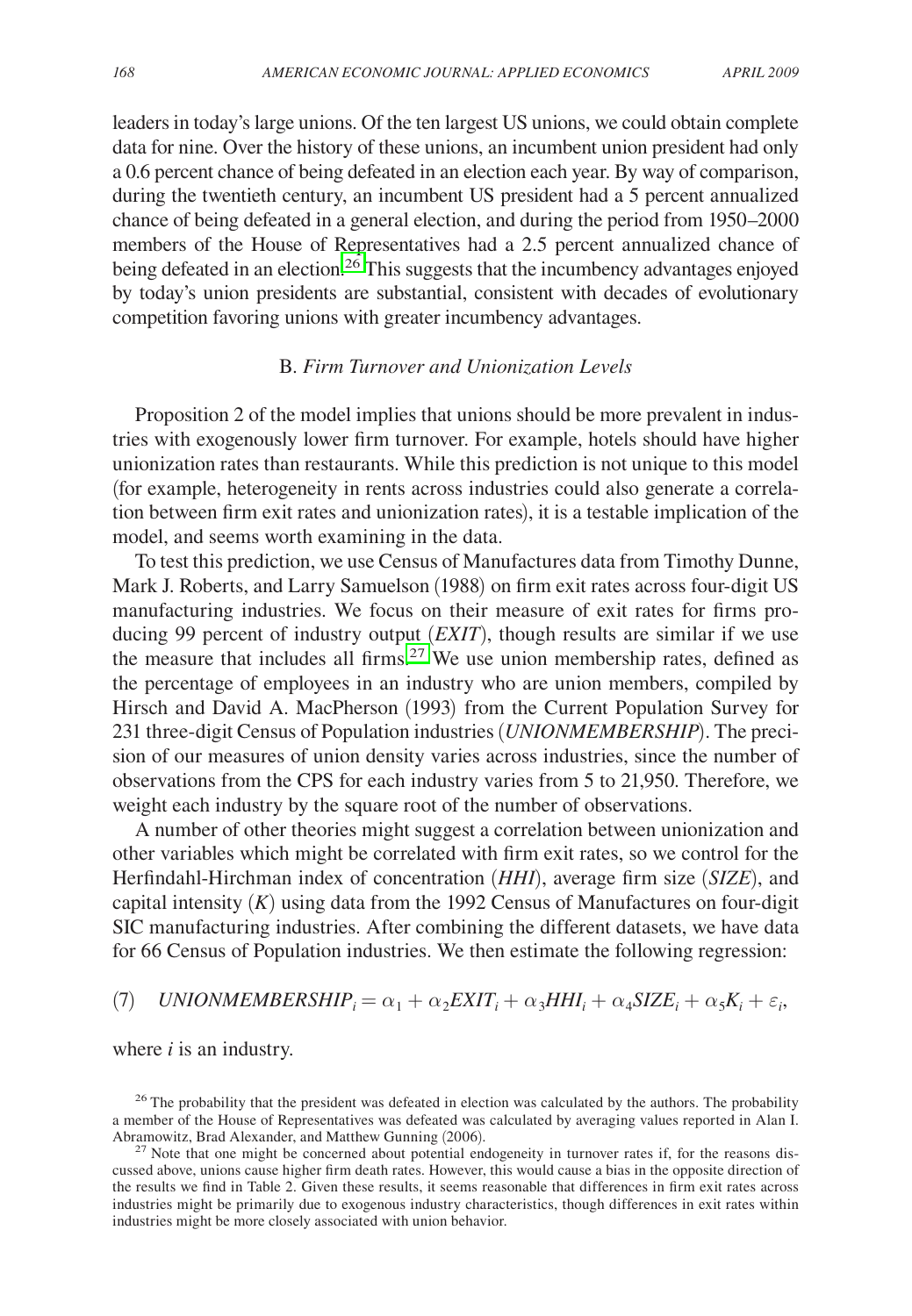|                                                            | $\left(1\right)$       | (2)                    | (3)                    | (4)                    | (5)                    |
|------------------------------------------------------------|------------------------|------------------------|------------------------|------------------------|------------------------|
| Firm exit rates                                            | $-3.539***$<br>(0.628) | $-3.056***$<br>(0.658) | $-3.941***$<br>(0.754) | $-3.528***$<br>(0.779) | $-3.438***$<br>(0.871) |
| Herfindahl index of industry<br>concentration              |                        | $60.652**$<br>(29.851) |                        |                        | 92.438***<br>(33.007)  |
| Average firm employment                                    |                        |                        | $-0.010$<br>(0.010)    |                        | $-0.022**$<br>(0.011)  |
| Capital intensity (i.e., ratio of assets<br>to employment) |                        |                        |                        | 0.001<br>(0.032)       | 0.019<br>(0.031)       |
| Constant                                                   | 52.655***<br>(4.954)   | 44.928***<br>(6.153)   | 56.705***<br>(6.502)   | 52.539***<br>(6.914)   | 47.151***<br>(8.550)   |
| <b>Observations</b><br>$R^2$                               | 66<br>0.33             | 66<br>0.37             | 66<br>0.34             | 66<br>0.33             | 66<br>0.42             |

Table 2—Unionization and Firm Turnover

*Notes:* Dependent variable is percent of employees in each industry in a union (i.e., 0–100). Exit rate is the probability a firm in a given industry exists each year, also scaled 0–100. Each observation is weighted by the square root of the number of observations from which the union membership average was constructed. Standard errors are in parentheses.

\*\*\*Significant at the 1 percent level.

\*\*Significant at the 5 percent level.

\*Significant at the 10 percent level.

The results are presented in Table 2. As the model suggests, higher firm turnover rates—i.e., greater values of  $\delta$ —are associated with lower union membership rates.28 In our preferred specification, shown in column 5 of Table 2, a 1 percentage point increase in the exit rate is associated with a 3.4 percentage point decrease in the unionization rate. Interestingly, one implication of the results is that the high unionization rates among public sector institutions and among large firms may be due, in part, to the low exit rates in these institutions. Private-sector unions have to constantly organize new firms just to keep membership constant, whereas once a public-sector union organizes a new working unit in the government, it can be assured of new members for some time to come (barring extreme events like the Professional Air Traffic Controllers (PATCO) strike).

## C. *Longer Term Evidence from American Union History*

Although we can only provide quantitative evidence for the postwar period, the longer-run history of American unionism is also consistent with the model's predictions that over time the union movement should become more centrally controlled and less representative of the rank and file. Prior to the 1880s, most American unions were local organizations, and union leadership was close to the rank and file. In the early 1880s, many of these local unions were affiliated with the Knights of Labor, the first large-scale national labor organization (Kim Voss 1993). The locus of power in the Knights was the district assembly, whose residents were usually from the same city and

<sup>&</sup>lt;sup>28</sup> In results not reported here, we also find similar results when we examine union coverage rather than union membership.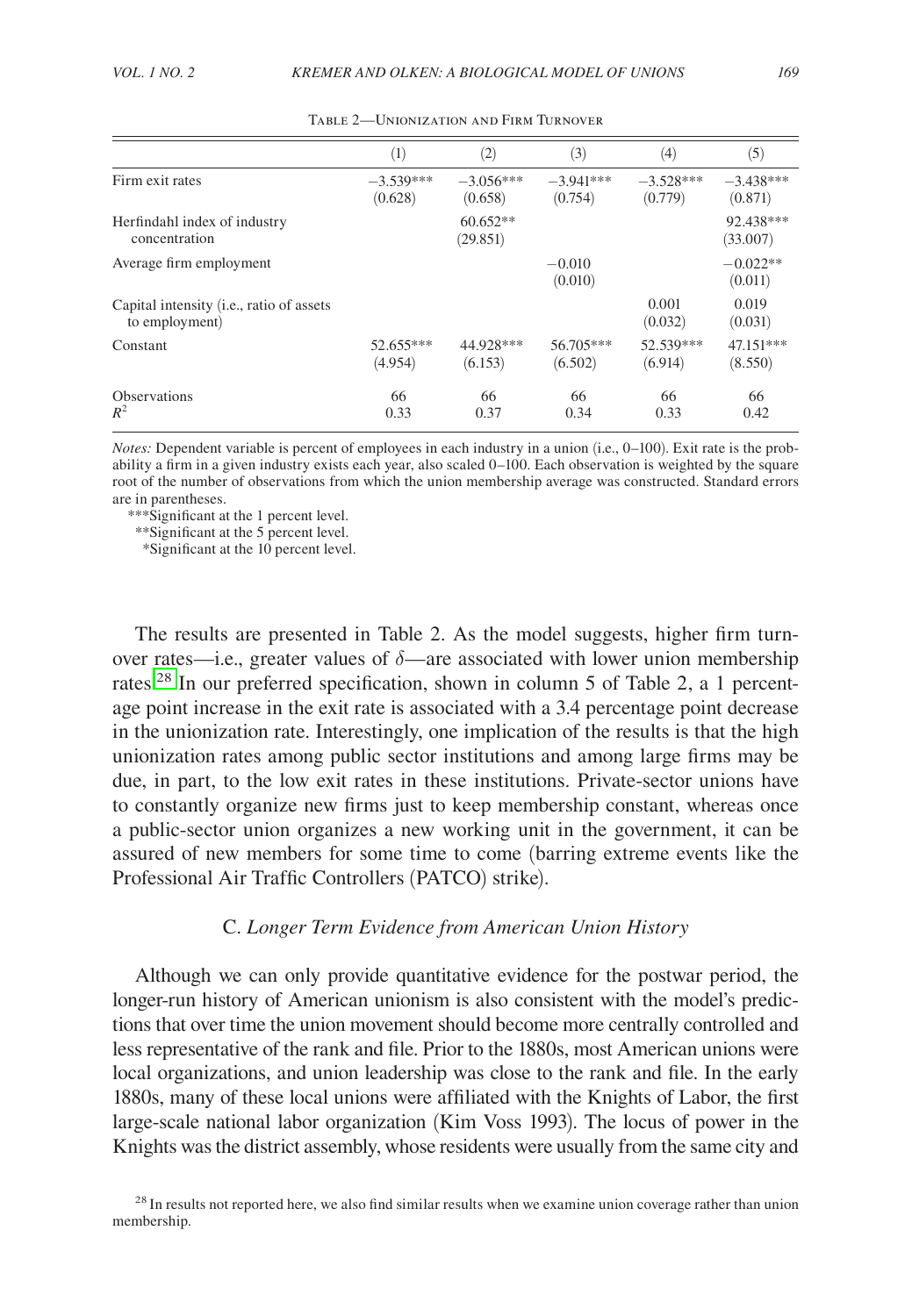were relatively independent of the more moderate national union (Lloyd Ulman 1955). Unrestrained by the national leadership, Knights locals appear to have overreached. They lost a number of major strikes and sparked heavy opposition by industrial interests. Unlike labor relations in later periods, very few strikes in the period when the Knights were preeminent ended in compromises; instead, strikes tended to be all-ornothing affairs that were either won or lost (David Card and Craig A. Olson 1995).

As the Knights began to lose major strikes called without the national leadership's approval, they rapidly declined and lost their place as the dominant labor organization in the United States to the AFL, which was founded in 1886. In contrast to the Knights, the AFL was founded, in part, on the principle of switching the locus of power from district assemblies to national trade unions. Since national unions were spread out across the country, members would have had substantially less grassroots input into decision making and ability to coordinate challenges to incumbents.29

Founded in 1935, the CIO took a different, even more centralized approach to union organizing. Other than the original founding unions, the majority of CIO unions were formed from organizing committees set up and funded by unions from other industries to recruit workers in new industries. Cross-industry organizing of this type would be difficult to explain using many conventional models, but would be consistent with the evolutionary story presented here. Because CIO unions were organized from the top down rather than from the bottom up, and because they tended to bargain with large, national corporations, CIO unions were constructed to retain more central control over bargaining than AFL unions. For example, the national leadership of the Steelworkers and the UAW used their constitutional power to suspend officials of local unions to ensure consistent policies across locals (Seymour M. Lipset 1960), and the national president of the Steelworkers union was the same person the CIO had appointed to head the organizing committee, rather than a rank-and-file Steelworkers' union member.

The model would predict that CIO unions, with their top-down organization and emphasis on national control, should be able to successfully invade the AFL unions, where control was more local. In fact, the CIO did grow explosively. This was due, in large part, to the active efforts of the CIO to organize new members, an effort which consumed half the CIO budget during its first three years (Philip Taft 1964). By the time of the merger with the AFL in 1955, only 20 years after its founding, the CIO accounted for more than 5 million members. While there are other explanations that may account for the rise of the CIO, such as the switch to an industrybased model of unions rather than a craft-based model, the link between increased spending on organizing (increases in *B*) and centralization of control is consistent with the theory.

In 1955, competition between the AFL and CIO was brought to a close by the AFL-CIO merger. The new AFL-CIO anticompetitive agreement can be considered a decrease in the degree of union entry. Moreover, it also restricted the ability of CIO unions, which had higher organizing expenditures, to expand into industries that had

 $29$  Of course, other possible explanations have been offered for the decline of the Knights and the rise of the AFL, most notably the organizational difficulties in the Knights caused by the inclusion of nonworkers in so-called "mixed lodges" and the need for national coordination of policies provided by AFL trade unions (Ulman 1955).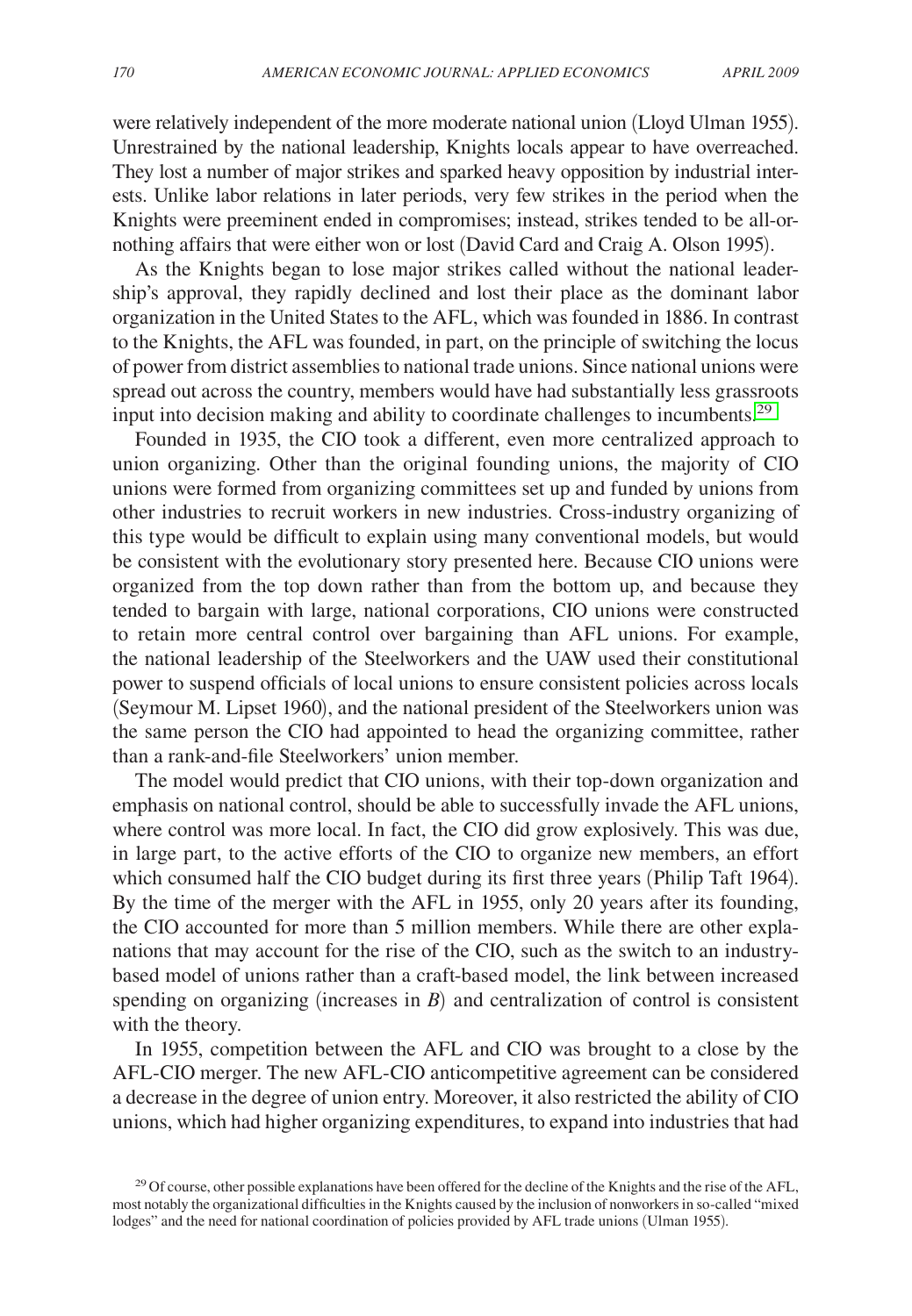an AFL union presence. In 1959, the passage of the Landrum-Griffin Act reduced incumbency advantages by regulating trusteeships and by mandating increased union transparency and regular elections. In accounts of US labor history, the Landrum-Griffin Act typically does not receive as much attention as other legislative changes, such as the Taft-Hartley Act, but our analysis suggests that it may have considerable hidden power. To the extent that this law reduced incumbency advantages below the evolutionarily stable level, Proposition 4 predicts that the law would have increased welfare for current unionized workers but also been associated with a decline in unionization. During this period, union density has been declining, from a high of 35 percent of the nonagricultural workforce in 1945 to 13 percent of the workforce in 2000. Of course, many other reasons have been proposed for the decline in union density in the United States since 1955, but the increase in union democracy caused by the Landrum-Griffin Act, and the reduction in the ability of CIO unions to organize in areas where AFL unions had jurisdiction, may have contributed at least to some extent.<sup>30</sup>

During this period of overall union decline, one of the most rapidly spreading unions was the SEIU, which doubled in size over the past 20 years, from 688,000 members in 1985 to 1,354,000 members in 2004. Moreover, most of this growth came from its own organizing efforts, rather than from mergers, and a substantial fraction of that organizing effort was directed at workers whose firms did not compete directly with those of existing union members. For example, it is not clear how janitors in Boston benefit from organizing janitors in Houston. Consistent with the model, the SEIU is a highly centralized union, which our model suggests would be necessary to sustain such high levels of organizing expenditures *B*.

#### **V. Conclusion**

This paper has applied techniques from biology to model the evolution of union institutions. We show that unions that choose the optimal wage and organizing policies for their members will be displaced in evolutionary competition by unions that either extract less from firms, allowing them to live longer, or spend more on union organizing, or both. For union leaders to deviate from workers' preferences, they must be insulated by incumbency advantages. The model predicts that unions with these incumbency advantages should displace unions without them.

As discussed above, the model is consistent with a number of stylized facts: the unions we observe today exhibit substantial incumbency advantages; unions with fewer incumbency advantages have been more likely to decline; and when federal intervention decreases incumbency advantages, wage demands have increased and unions have declined.

In addition, the model can help explain two more stylized facts that pose puzzles for standard models. First, challenges to incumbents from rank-and-file dissidents

<sup>&</sup>lt;sup>30</sup> Other explanations include sectoral shifts away from traditionally unionized sectors (Henry S. Farber 1985, Dickens and Leonard 1985, Leo Troy 1990, 1992), demographic shifts, particularly the increase in female and part-time employment (Robert J. Gordon 2002), improved provision of benefits by firms and government (George R. Neumann and Ellen R. Rissman 1984), increased management opposition to unions (Weiler 1983 and Freeman 1985, 1998), and changes in worker attitudes toward unions (Lipset 1986).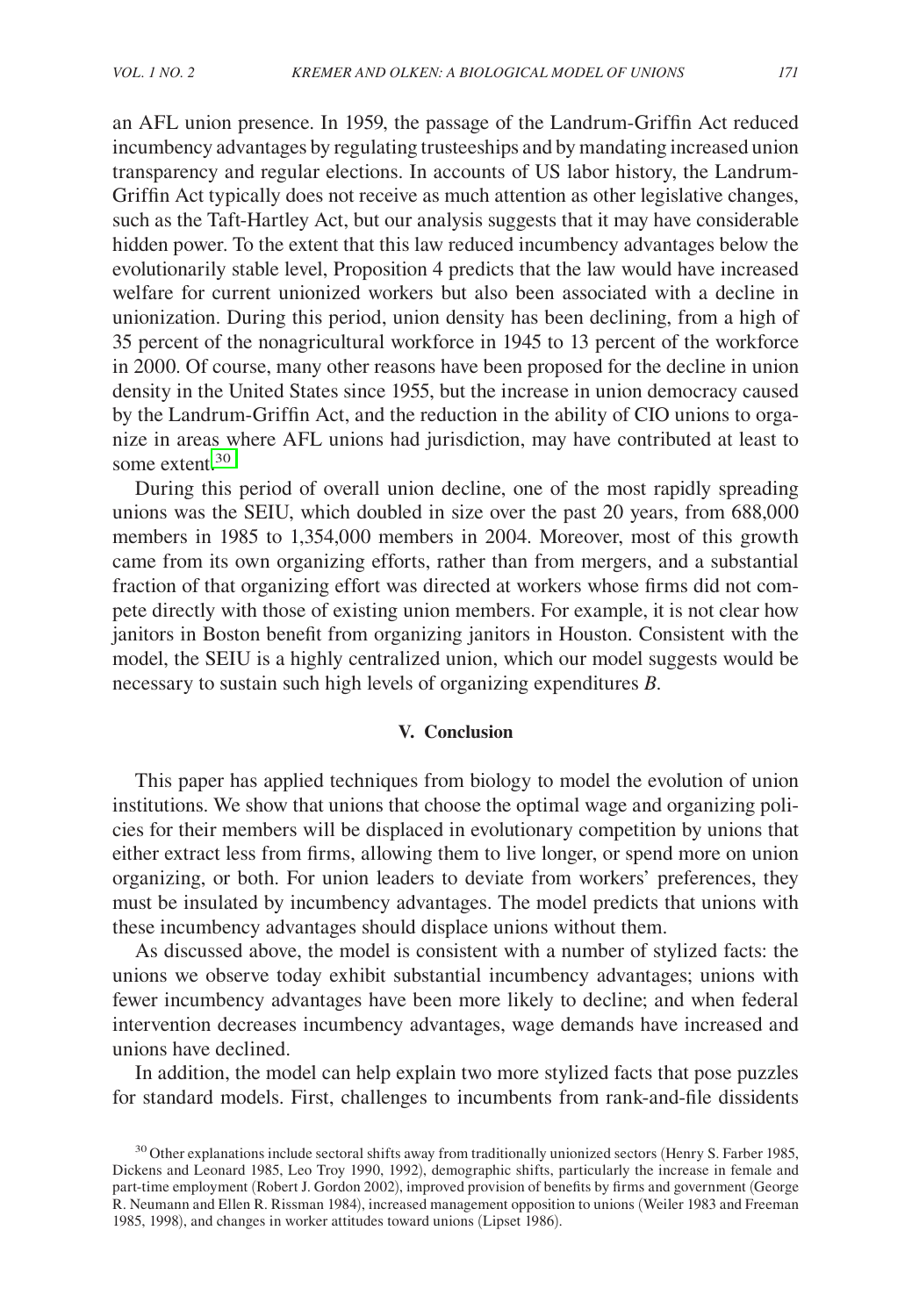almost always press for higher rent extraction, rather than arguing that incumbents are too extreme. By contrast, under a simple median voter model, one might expect that half of union members would prefer a more aggressive approach to wage bargaining than leaders would implement, and half would prefer a more moderate approach. Second, unions devote substantial resources to organizing outside their core industries. For example, the Steelworkers organize employees at Chock Full O'Nuts, the Teamsters represent casino workers in Las Vegas, and the United Auto Workers organize graduate students at New York University. It is unclear that steel workers or auto workers benefit sufficiently from organizing restaurant workers and college students to justify the expense involved.<sup>31</sup>

The model outlined in this paper is consistent with agency-theory models in which union leaders are agents whose interests differ from those of their principals, the rank and file. It is also consistent with sociological theories such as Michels' (1949) "Iron Law of Oligarchy" which suggests that leaders generally seize control of their organizations and work to preserve the organization itself rather than advance the original goals of the organization. These considerations may well be the proximate cause of moderation of wage demands by union leaders. However, under standard agency models, principals design optimal mechanisms for agents. Agency theory thus begs the question of why so many existing unions have constitutional institutions that exacerbate agency problems in controlling leaders, such as indirect elections, secret lists of locals and members, and no prohibitions on campaign donations from union staff. In contrast, this biological model suggests that unions with constitutional procedures that exacerbate agency problems will outcompete others that do not, and, hence, we will observe many of these unions. Similarly, the model here suggests that if Michel's process occurs even in a few unions, we will empirically observe these unions much more frequently than unions that are more responsive to their membership.

The theory presented in this model differs from a traditional theory of empire-building, in that we do not assume that all union leaders are empire builders. Instead, our model suggests that there will be a wide distribution of union leaders, each with different preferences and proclivities. Over time, those union leaders that maximize evolutionary fitness—the ability to out-compete rival unions—will survive, rather than the union leaders that maximize the size of their union. Moreover, incumbency advantages will not lead uniformly to growth in union size. Rather, some unions with incumbency advantages will do well, and others will do poorly. Over time, the unions with incumbency advantages and union leaders who maximize evolutionary fitness will outcompete those unions either with fewer incumbency advantages or unions with incumbency advantages but union leaders who follow other sets of policies.

In the model, we adopt an explicitly dynamic approach in which the level of unionization is a state variable, and changes in unionization levels are driven by the relative balance of rates at which new firms are unionized and existing unionized firms exit. This framework matches the empirical asymmetry between patterns

<sup>&</sup>lt;sup>31</sup> More members may increase the political power of the union, but they may also demand a share of the fruits of that power.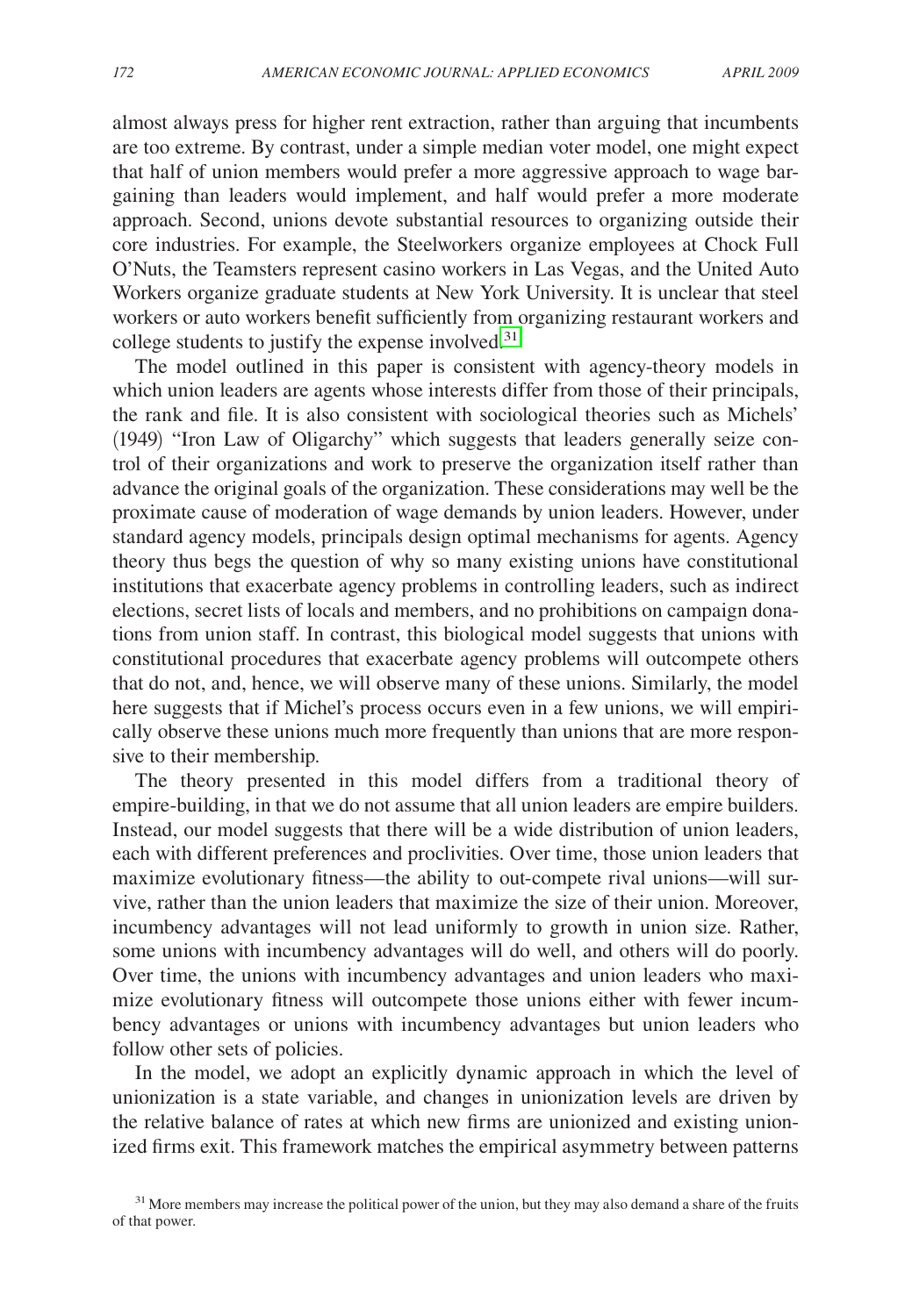of union growth and union decline, with union declines occurring gradually over time and union growth occurring in bursts (Freeman 1998), because the rate of firm death creates an upper bound on the rate of deunionization, while there is no such natural upper bound on the rate of increase in unionization. Moreover, in dynamic models such as ours, relatively small shifts in the spread rate of unions can have large long-run consequences, since the number of firms newly unionized each period depends positively on total union organizing expenditure and thus on the existing number of unionized workers. This class of dynamic models may therefore be useful in explaining the long-run decline in unionization rates in the United States.

The normative implications of the analysis are unclear, as it is ambiguous whether the welfare-maximizing or evolutionarily stable union will provide more total rents to workers, given the fact that unionization rates may be higher under the evolutionarily stable union. The impact on productivity depends on how we interpret unobservable investment by firms and start-up expenditures.

Regardless of these general equilibrium effects, however, the model implies that unions are not obtaining the optimal level of rent for their workers. Changing union constitutions to reduce incumbency advantages will likely increase welfare for the union's current members, but any reforms that decrease incumbency advantages from the evolutionarily stable level for a particular union will only be temporary, as unions that undertake such reforms will be displaced by unions that have more incumbency advantages. Changes to government rules that govern all labor organizations, such as the minimum union democracy standards required by the US Landrum-Griffin Act, are likely to be more lasting.

The analysis in the rest of the paper assumes that union constitutions are permanent and that successors take over the policies of their predecessors, so that the wage and organizing policies of unions are persistent. We presented evidence that constitutions, in fact, change only rarely, and there is certainly likely to be a fair amount of continuity in policies. However, changes do occur. One possible extension of the approach here would be to consider a model in which the strength of incumbency advantages changes occasionally. We conjecture that such a model would have continuous turnover in unions. Small unions with incumbency advantages and strong leaders would grow. Eventually, however, constitutions might be changed to weaken incumbency advantages or, alternatively, the dynasty of a particular type of leader might simply lose power to others. At that point, the large unions would begin to stagnate and decline, only to be replaced by aggressive newcomers.

Although this paper has focused on unions, similar evolutionary arguments could be made about other types of organizations. For example, universities whose boards accumulate large endowments may be more likely to survive than universities that pay out from the endowment less conservatively, whether or not this is optimal for the universities' educational and research mission. Those religions that grow may be those that are most successful at retaining members, rather than those that maximize members' welfare. As Dutta and Radner (1999) suggest, firms that maximize their stockholders' interests by paying out dividends may eventually be outnumbered by firms that retain earnings.

Reality is likely to fall between the predictions of models in which institutions maximize their owners' welfare, and biological models in which organizational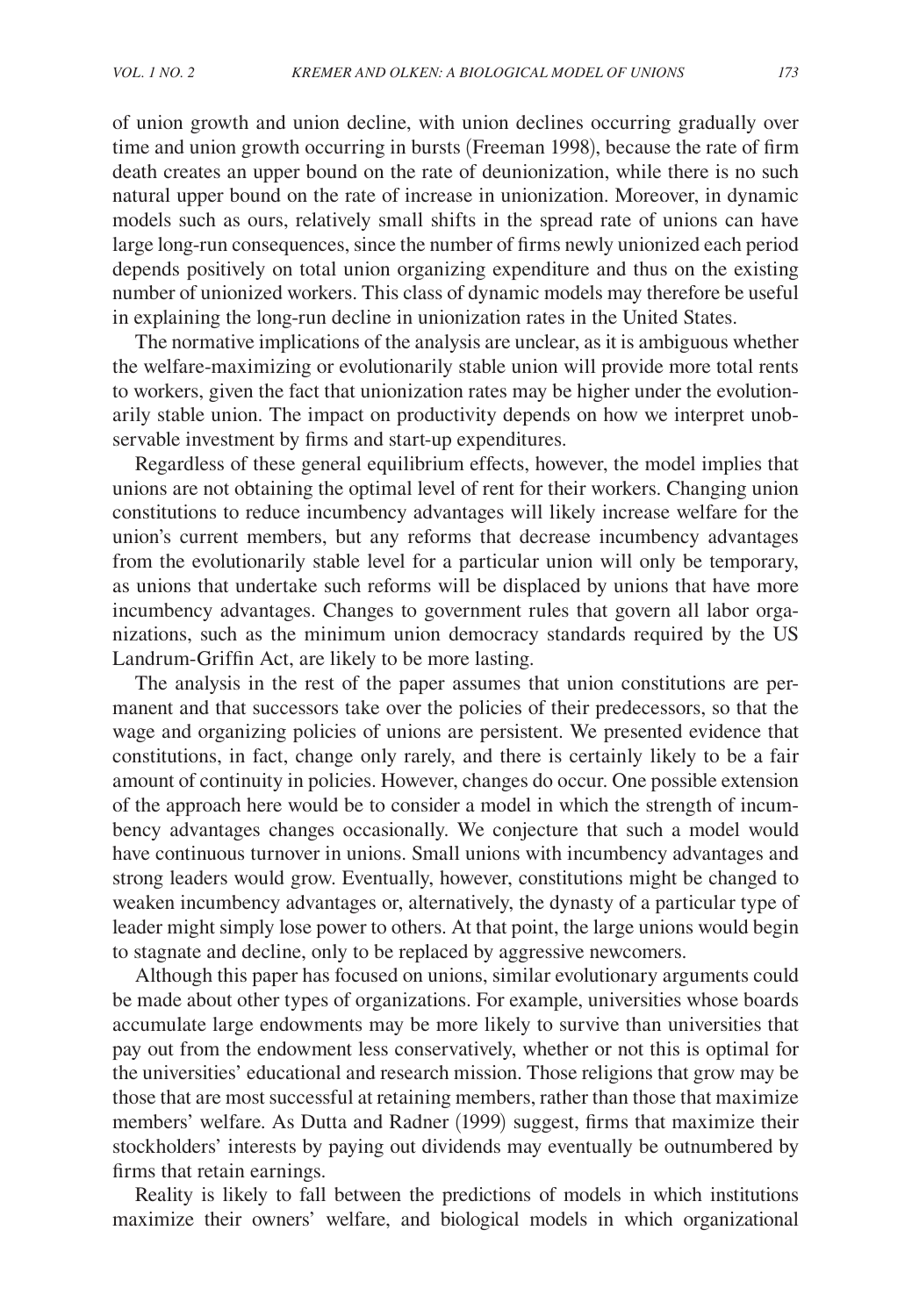characteristics are fixed. The more members have opportunities to control their organizations, the closer reality is likely to be to the welfare-maximizing model. "Mutation" is much more common in human institutions than biological organisms. However, human institutions also differ in the ease with which they can be restructured. Firms, which are subject to outside takeover and which are often controlled by a few large shareholders, may be reasonably well approximated by models in which the welfare of the principal is maximized. Unions, with diffuse control rights and little threat of external takeover, are less constrained to serve their members, suggesting that the difference between evolutionarily stable and welfare-maximizing behavior may be substantial.

#### **REFERENCES**

- **Abramowitz, Alan I., Brad Alexander, and Matthew Gunning.** 2006. "Incumbency, Redistricting, and the Decline of Competition in U.S. House Elections." *The Journal of Politics*, 68(1): 75–88.
- **Anderson, Roy M., and Robert M. May.** 1991. *Infectious Diseases of Humans: Dynamics and Control*. New York: Oxford University Press.
- **Aoki, Masahiko.** 1980. "A Model of the Firm as a Stockholder-Employee Cooperative Game." *American Economic Review*, 70(4): 600–10.
- **Benson, Herman.** 1986. "The Fight for Union Democracy." In *Unions in Transition: Entering the Second Century*, ed. Seymour Martin Lipset, 323–73. San Francisco: Institute for Contemporary Studies.
- **Bureau of National Affairs.** 2001. *Directory of U.S. Labor Organizations*. Washington, DC.
- **Card, David, and Craig A. Olson.** 1995. "Bargaining Power, Strike Durations, and Wage Outcomes: An Analysis of Strikes in the 1880s." *Journal of Labor Economics*, 13(1): 32–61.
- **Connolly, Robert A., Barry T. Hirsch, and Mark Hirschey.** 1986. "Union Rent Seeking, Intangible Capital, and Market Value of the Firm." *Review of Economics and Statistics*, 68(4): 567–77.
- **Dickens, William T., and Jonathan S. Leonard.** 1985. "Accounting for the Decline in Union Membership, 1950–1980." *Industrial and Labor Relations Review*, 38(3): 323–34.
- **Dunne, Timothy, Mark J. Roberts, and Larry Samuelson.** 1988. "Patterns of Firm Entry and Exit in U.S. Manufacturing Industries." *RAND Journal of Economics*, 19(4): 495–515.
	- **Dutta, Prajit K., and Roy Radner.** 1999. "Profit Maximization and the Market Selection Hypothesis." *Review of Economic Studies*, 66(4): 769–98.
	- **Dunlop, John T.** 1944. *Wage Determination Under Trade Unions*. New York: Macmillan Company.
	- **Farber, Henry S.** 1985. "The Extent of Unionism in the United States." In *Challenges and Choices Facing American Labor*, ed. Thomas A. Kochan, 15–43. Cambridge, MA: MIT Press.
	- **Freeman, Richard B.** 1985. "Why Are Unions Faring Poorly in NLRB Representation Elections?" In *Challenges and Choices Facing American Labor*, ed. Thomas Kochan, 45–64. Cambridge, MA: MIT Press.
	- **Freeman, Richard B.** 1998. "Spurts In Union Growth: Defining Moments And Social Processes." In *The Defining Moment: The Great Depression and the American Economy in the Twentieth Century*, ed. Michael D. Bordo, Claudia Goldin and Eugene N. White, 265–96. Chicago: University of Chicago Press.
	- **Geoghegan, Thomas.** 1992. *Which Side Are You On? Trying To be For Labor When It's Flat On Its Back*. New York: Farrar, Straus, & Giroux.
	- **Gordon, Robert J.** 2002. Discussion of Daron Acemoglu, Philippe Aghion, and Giovanni L. Violante, "Deunionization, Technical Change, and Inequality." http://faculty-web.at.northwestern.edu/economics/gordon/Crpitpub.pdf
- Grout, Paul A. 1984. "Investment and Wages in the Absence of Binding Contracts: A Nash Bargaining Approach." *Econometrica*, 52(2): 449–60.
	- **Hannan, Michael T., and John Freeman.** 1987. "The Ecology of Organizational Founding: American Labor Unions, 1836–1985." *American Journal of Sociology*, 92(4): 910–43.
	- **Hannan, Michael T., and John Freeman.** 1988. "The Ecology of Organizational Mortality: American Labor Unions 1836–1985." *American Journal of Sociology*, 94(1): 25–52.
- **Hirsch, Barry T.** 2004. "What Do Unions Do for Economic Performance?" *Journal of Labor Research*, 25(3): 415–55.
	- **Hirsch, Barry T., and David A. MacPherson.** 1993. "Union Membership and Coverage Files from the Current Population Surveys: Note." *Industrial and Labor Relations Review*, 46(3): 574–78.